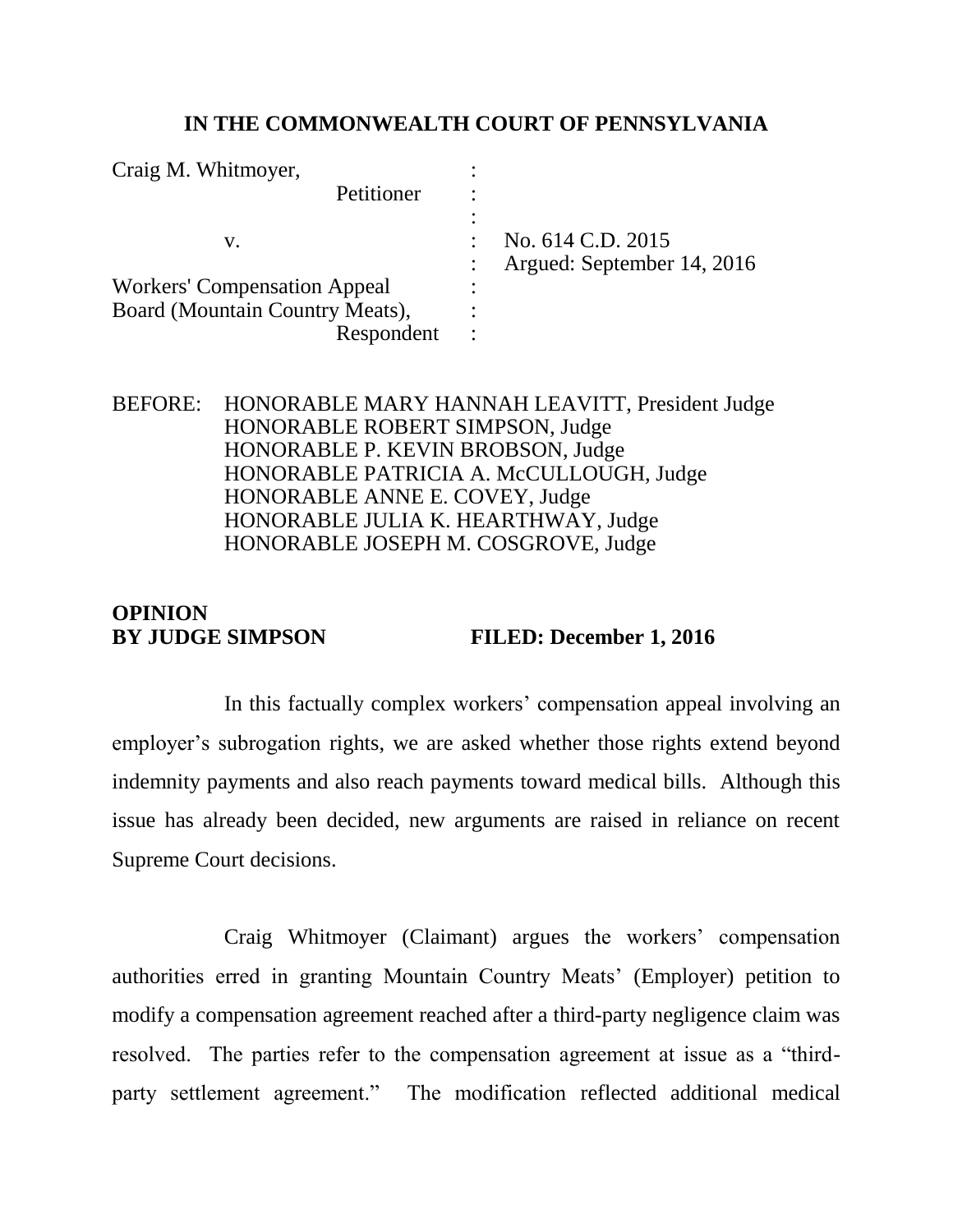expenses Employer paid for Claimant's 1993 work injury. The third-party settlement agreement contemplated that, after payment of the employer's accrued (past) workers' compensation lien, the \$189,416.27 balance of the claimant's thirdparty negligence recovery would constitute a fund for credit against "future workers' compensation payable." 1 The primary issue is whether the term "compensation" in Section 319 of the Workers' Compensation Act<sup>2</sup> (Act) (relating to subrogation of employer to rights of employee against third persons) encompasses medical expenses in addition to indemnity benefits. Concluding that it does, we affirm.

#### **I. Background**

We summarize the pertinent facts found by the Workers' Compensation Judge (WCJ) and the procedural history as follows. In January 1993, Claimant sustained a work-related amputation of his right arm at the distal forearm. WCJ's Op., 10/17/13, Finding of Fact (F.F.) No. 1; Reproduced Record (R.R.) at 65a.

Several agreements followed, the third of which is the most important now. First, in April 1993, Employer<sup>3</sup> entered into a supplemental agreement that "confined [Claimant's work injury] to the specific loss of the amputation of the

 $\overline{a}$ 

<sup>&</sup>lt;sup>1</sup> Reproduced Record (R.R.) at 64a.

<sup>2</sup> Act of June 2, 1915, P.L. 736, as amended, 77 P.S. §671.

<sup>&</sup>lt;sup>3</sup> Employer has been and is represented throughout the proceedings by its workers' compensation insurance carrier, Selective Insurance Company of America (Selective). We refer to both Employer and Selective, as pertinent to the discussion, throughout this opinion.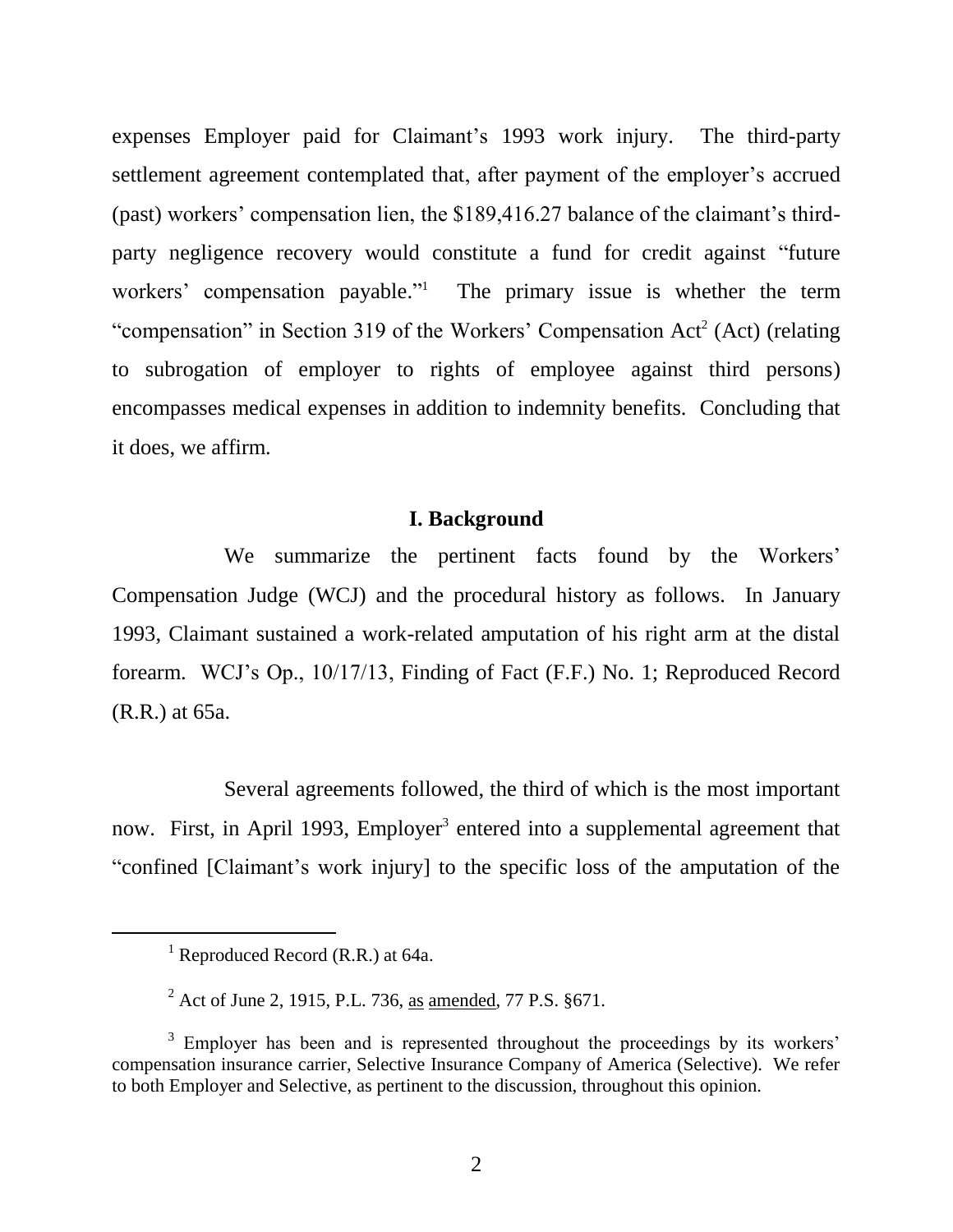right upper extremity at the distal forearm." F.F. No. 2; R.R. at 66a. The supplemental agreement stated the defined injury entitled Claimant "to a 20 week healing period and 370 weeks of specific loss benefits [at \$237.50 per week after 5/22/93]." F.F. No. 2; R.R. at 66a. The supplemental agreement also stated: "The 20 week healing period expires on 5/21/93. Compensation was paid from 1/2/93 thru [sic] 5/21/93 for 20 weeks at a rate of \$158.33 per week for a total of \$3,166.60, which includes both the waiting period and the healing period." R.R. at 66a.

Second, as memorialized in a December 16, 1994, stipulation of facts signed by Claimant and Employer, Claimant commuted the weekly payments agreed on by the parties in the supplemental agreement into a lump sum payment of \$69,994.64 for his specific loss. R.R. at 69a-70a. The stipulation also stated: "[Employer] remains responsible for all reasonable, necessary, and related medical expenses and/or treatment for [Claimant's] work injuries." R.R. at 70a. At this point, Employer's only on-going liability for payments under the Act was for Claimant's medical bills.

Third, about five years later, in April 1999, Claimant and Employer entered into the controlling agreement, the "third-party settlement agreement," reflecting Claimant's recovery of \$300,000 from Hollymatic Corporation and Dantro Associates. F.F. No. 3; R.R. at 64a. As to past-paid benefits, the thirdparty settlement agreement indicates Employer was entitled to a subrogation lien of \$110,583.73, minus \$28,955.86 for Employer's *pro rata* share of the third-party litigation costs, for a net lien recovery of \$81,627.87. R.R. at 64a.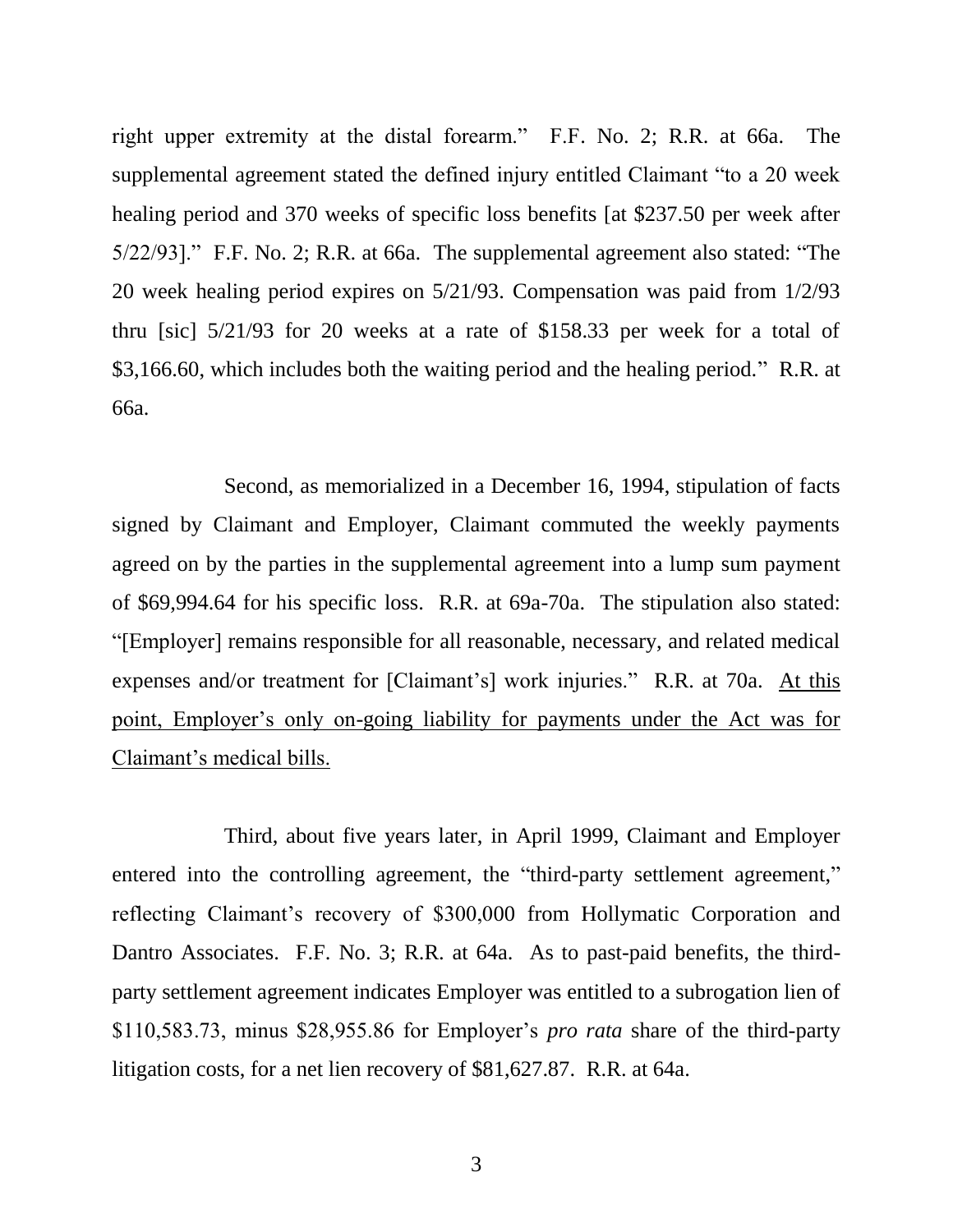What remains at issue here is the rest of Claimant's recovery from the third-party tortfeasor. The balance of the recovery in the negligence claim was \$189,416.27. The third-party settlement agreement stated the "BALANCE OF RECOVERY shall constitute [a] fund for credit against future workers' compensation payable, subject to reimbursement to [C]laimant of expenses of recovery at the rate of 37% on credit used." Id. (Emphasis added.) Thus, Employer would be liable to Claimant for 37% of future medical expenses up to the balance of recovery, representing Employer's share of the litigation costs incurred by Claimant in his negligence action. F.F. No. 3. The emphasized language quoted above is the basis for the current contest.

The parties further stipulated: (1) the third-party settlement agreement contains accurate figures and calculations; (2) Claimant reimbursed Selective \$81,627.87, the amount of Employer's net lien according to the third party settlement agreement; (3) as of February 2013, Selective paid \$206,670.88 in medical benefits for Claimant's work injury; and, (4) Claimant did not pay any amount toward these bills.

About a month later, in a May 26, 1999 letter that included a check for the \$81,627.87 accrued (past) lien amount, Claimant's counsel advised Selective "it is [Claimant's] position that no credit can be applied to future medical bills. Instead, under Section 319 such credit only applies to 'future installments of compensation'" and "[f]uture medical expenses [do] not constitute 'installments of compensation.'" R.R. at 63a; see also F.F. No. 5.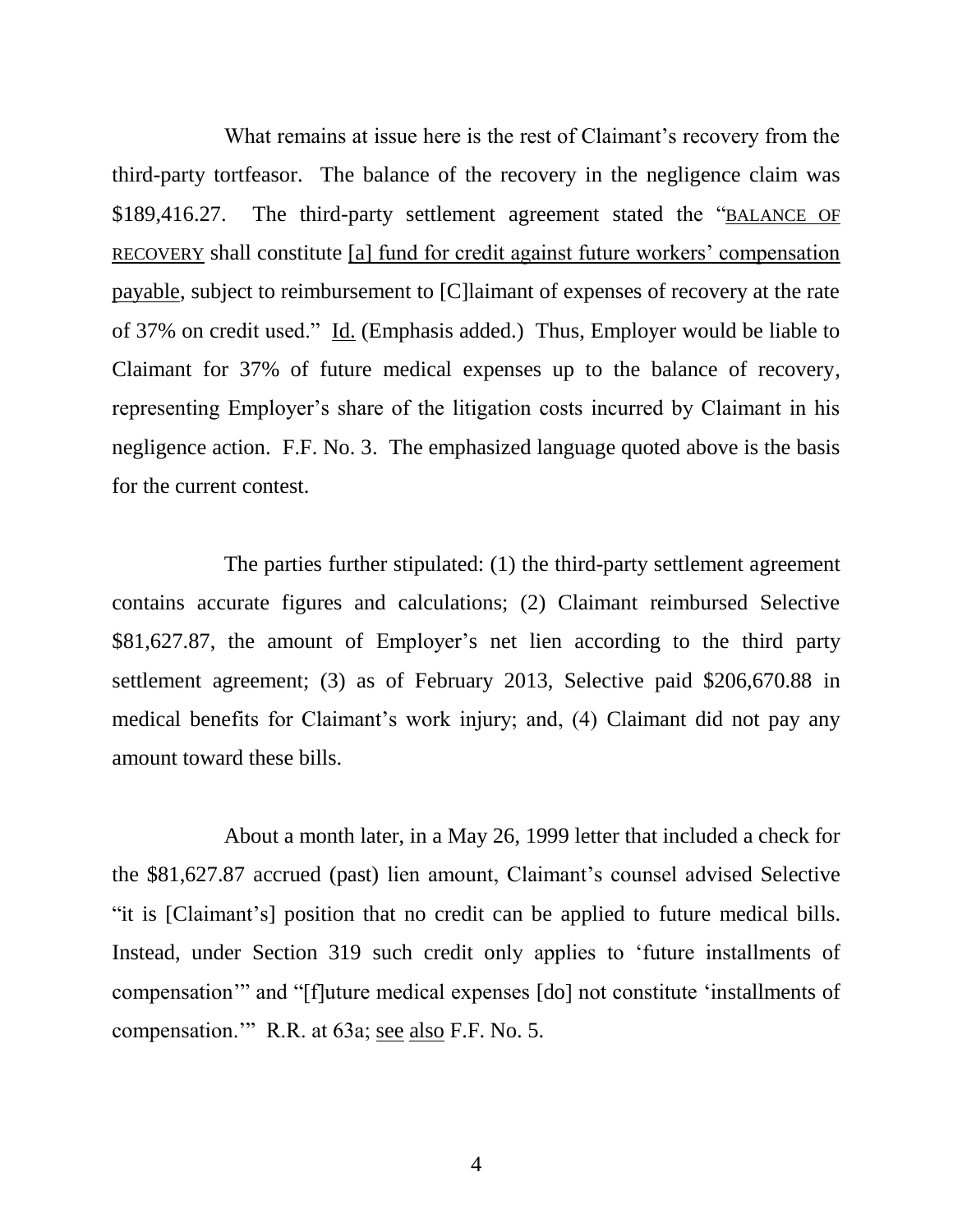At this point, the only on-going liability of the Employer under the third-party settlement agreement was to pay Claimant a portion of related medical bills (representing a payment toward litigation costs), until the balance of recovery fund was exhausted.

As stipulated by the parties, Employer paid all the medical bills for several years, while the Claimant did not pay any of his related medical bills. In September 2012, Employer filed its modification petition, which is currently before us. Hearings ensued before the WCJ.

Employer submitted the deposition testimony of Jodi Bell, a current supervisor for Selective, who, during 1998 and 1999 was a claims representative who worked on Claimant's case. F.F. No. 6(a). The WCJ made the following additional findings based on Bell's testimony:

b. Ms. Bell became aware of a \$300,000 settlement.

c. Ms. Bell received the [1999 Supplemental] Agreement, signed it and filed it with the Bureau of Workers' Compensation.

d. She received the \$81,627.87 lien reimbursement check and Claimant's counsel's May 26, 1999 letter.

e. Ms. Bell did not have authority to agree to the interpretation of the future installments of compensation as outlined in the May 26, 1999 letter.

f. Ms. Bell did not respond to the May 26, 1999 letter.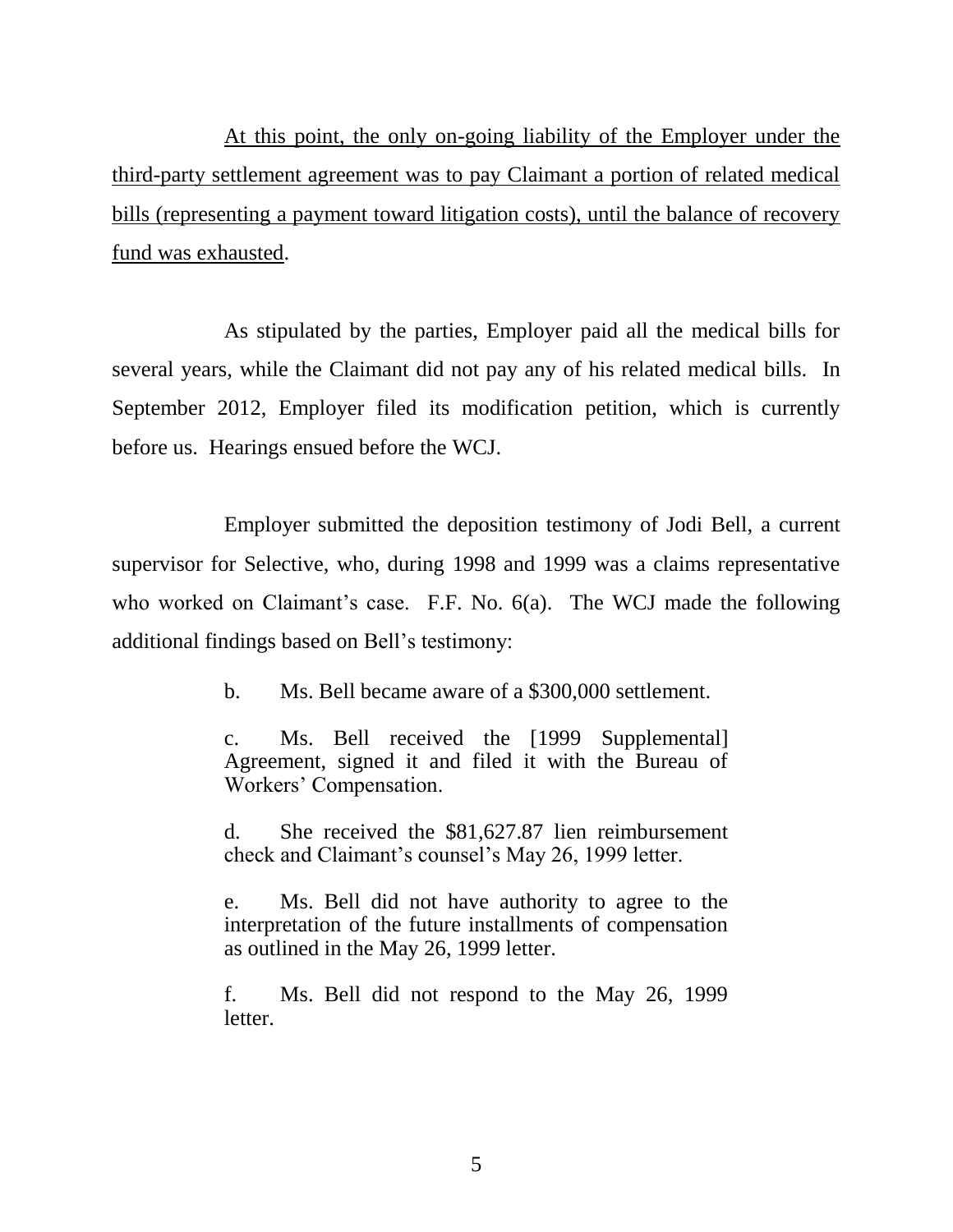F.F. Nos. 6(b)-(f). The WCJ found Bell's uncontradicted deposition testimony credible. F.F. No. 7. Claimant did not present any evidence other than the May 26, 1999 letter. F.F. No. 9.

In addition, the WCJ determined the parties agreed that, as of February 2013, Selective paid \$206,670.88 in medical bills for Claimant's work injury. F.F. No. 4(c). Claimant did not reimburse Employer or Selective from the balance of recovery fund for any medical expenses paid for Claimant's work injury. F.F. No. 4(d).

Based on his findings and conclusions, the WCJ modified the thirdparty settlement agreement. In particular, the WCJ modified the percentage of Employer's reimbursement to Claimant of negligence action litigation expenses of recovery from 37% "to 26.09% on credit used for future medical expenses up to \$189,416.27." F.F. No. 8.<sup>5</sup>

Claimant appealed to the Workers' Compensation Appeal Board (Board), arguing he never signed the third-party settlement agreement; thus, it was unenforceable. He also asserted the WCJ erred in concluding Section 319 of the

 $\overline{a}$ 

<sup>&</sup>lt;sup>4</sup> As discussed more fully below in note 8, the method of recovery of negligence action litigation expenses is not at issue. Therefore, the "percentage calculation" is not important to our disposition. Claimant took the position that no medical bills should be involved as a matter of law, and that the third-party settlement agreement did not apply to his situation.

The only significance of the "percentage calculation" here is that it concretely evinces the WCJ's rejection of Claimant's positions.

<sup>&</sup>lt;sup>5</sup> In an Amended/Corrected Decision, the WCJ indicated that, contrary to what he stated in his initial decision, Claimant did, in fact, submit written argument in this matter. In all other respects, the WCJ's initial decision remained unchanged.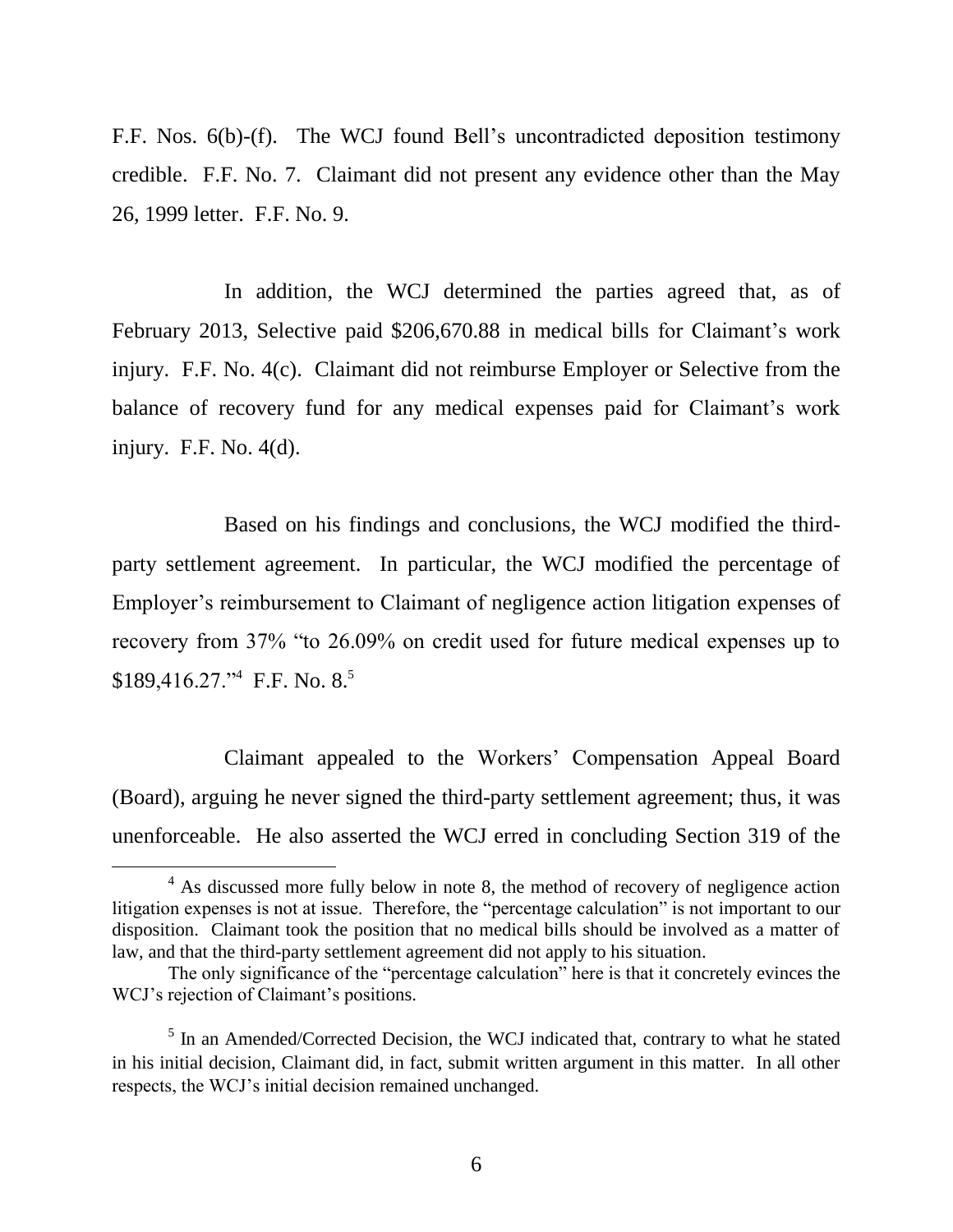Act applies to medical expenses as well as indemnity benefits. The import of Claimant's arguments was that he could retain the entire "balance of recovery."

As to Claimant's assertion that he never signed the third-party settlement agreement, the Board concluded Claimant abandoned that argument by failing to address the issue in his brief. Even if Claimant preserved the issue, Bell's credited testimony belied that position because she indicated that not only did Claimant's counsel prepare the third party settlement agreement, but he remitted payment of Employer's accrued (past) lien pursuant to the agreement. The Board noted that Bell apparently filed this document with the Bureau of Workers' Compensation without objection from Claimant or his counsel.

Further, citing Deak v. Workmen's Compensation Appeal Board (USX Corp.), 653 A.2d 52 (Pa. Cmwlth. 1994), the Board rejected Claimant's contention that Section 319 of the Act only applied to indemnity benefits. The Board stated: "It is well settled that medical expenses are compensation payments subject to subrogation rights against a claimant's recovery from a third party and subject to a credit toward future compensation where the recovery exceeds compensation paid at the time of recovery." Bd. Op., 3/20/15, at 7.

The Board also rejected Claimant's assertions that the parties entered into a separate contract based on correspondence from Claimant's counsel to Bell (including the May 26, 1999 letter) in which, Claimant argued, the parties agreed credit would not be applied to future medical expenses. The Board reasoned that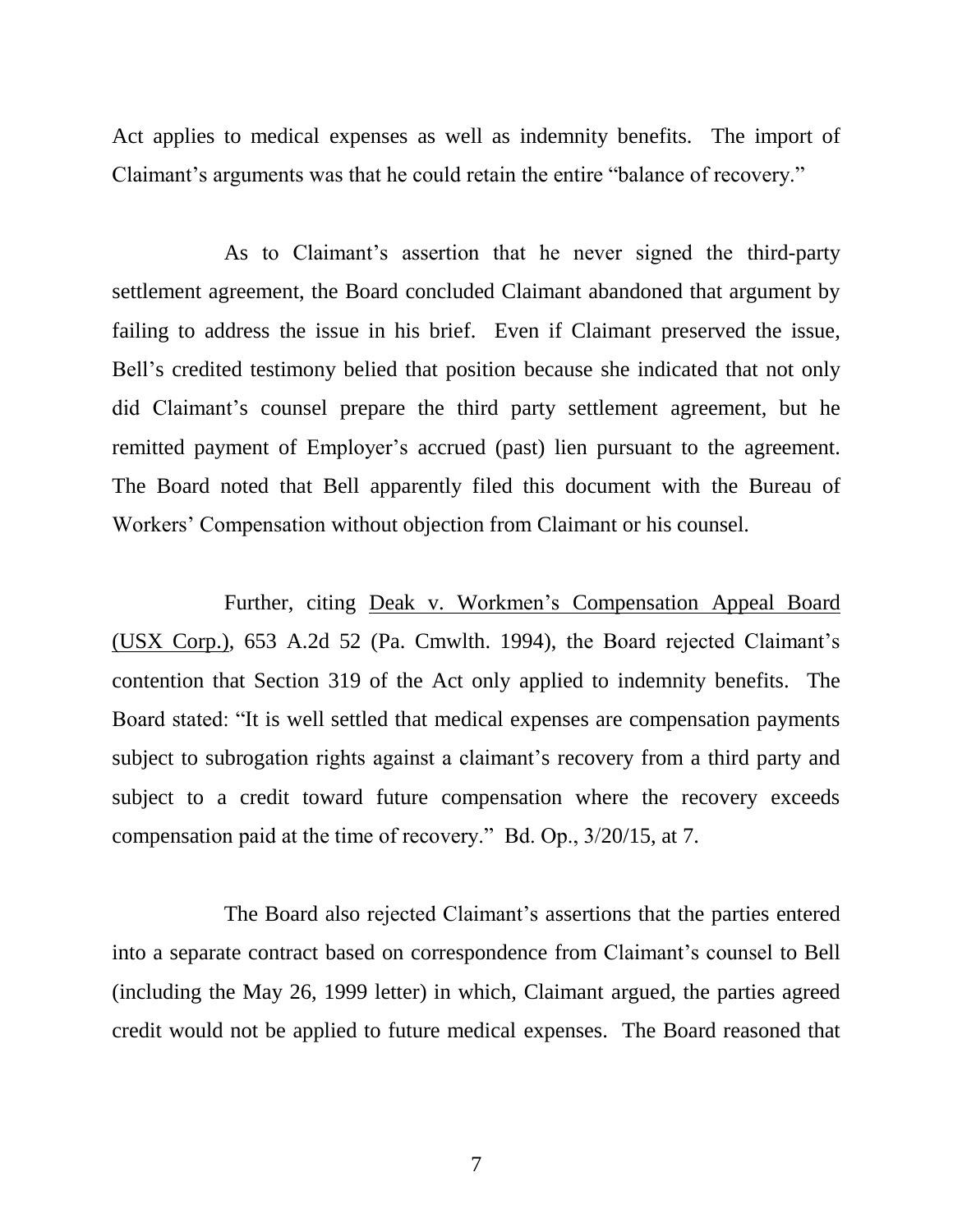the letters reflected no express agreement on Selective's part to abide by Claimant's request and no meeting of the minds.

Further, the Board rejected Claimant's assertion that Selective's failure to act in response to those communications resulted in a waiver of Selective's right to a credit for future medical expenses. Finally, the Board rejected Claimant's argument that Employer and Selective should be equitably estopped from asserting a claim for a credit against future medical expenses, concluding Selective never agreed to forego its right to future credit for medical costs, and, although subrogation is an equitable doctrine, the legislature's adoption of the doctrine in the Act, created no equitable exceptions to an employer's subrogation rights. Claimant now petitions for review to this Court.

#### **II. Issues**

On appeal,<sup>6</sup> Claimant asks whether the Board erred in interpreting the phrase "instalments of compensation" in Section 319 of the Act as encompassing medical expenses in addition to indemnity benefits. In the alternative, Claimant asks whether the Board erred in concluding that: (1) no binding agreement existed in which Employer or Selective agreed that no subrogation lien credit would be applied to medical expenses; (2) Employer did not waive or release its rights to a credit for future medical expenses; and, (3) Employer and Selective are not estopped from asserting a credit for future medical expenses.

l

 $6$  Our review is limited to determining whether the WCJ's findings of fact were supported by substantial evidence, whether an error of law was committed or whether constitutional rights were violated. Phoenixville Hosp. v. Workers' Comp. Appeal Bd. (Shoap), 81 A.3d 830 (Pa. 2013).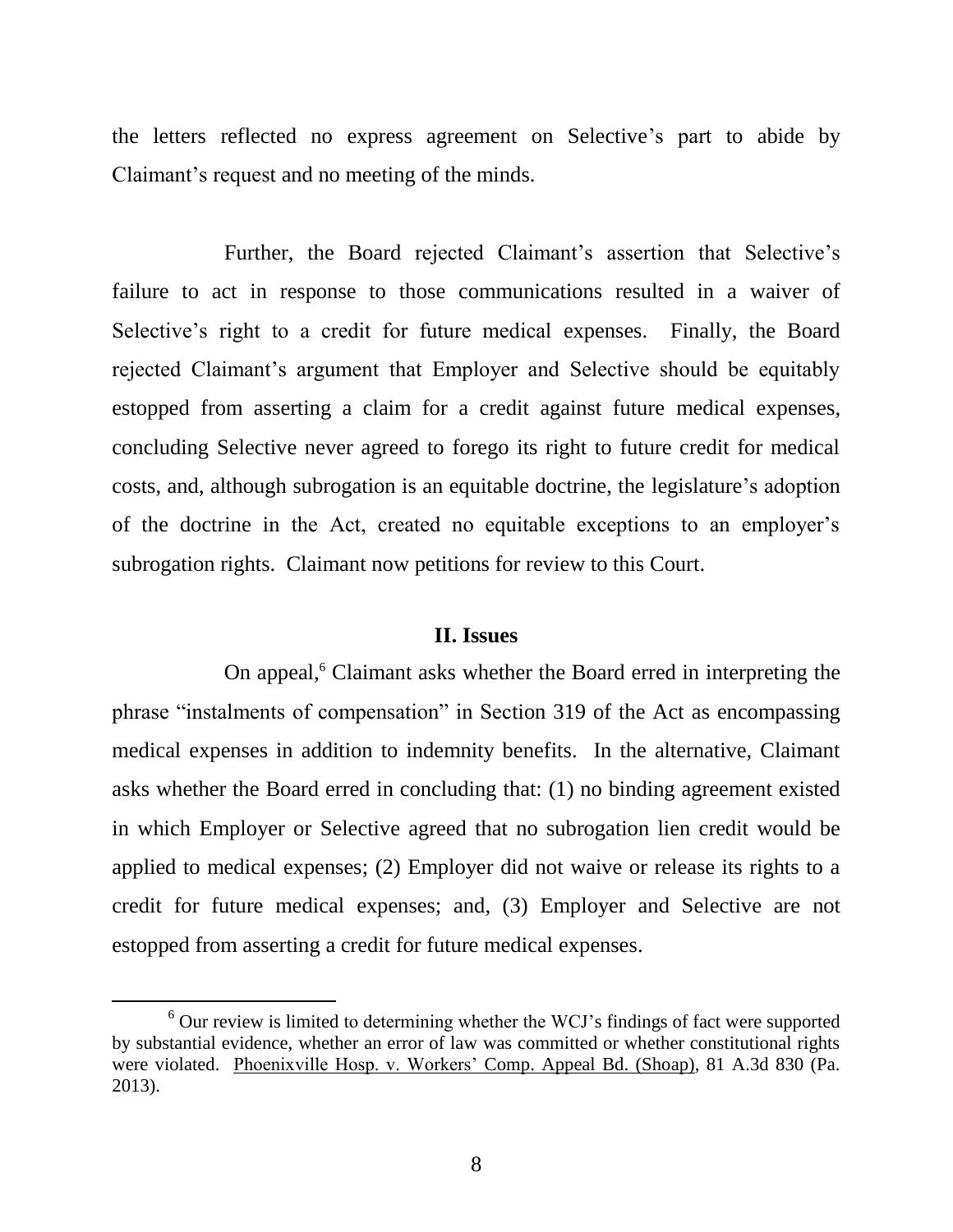# **III. Discussion A. Section 319 of the Act – Meaning of "Compensation" 1. Contentions**

Claimant first asserts Selective is not entitled to a credit applied to future medical expenses (and thus not entitled to a modification of the payment of medical expenses incurred after satisfaction of a subrogation lien) because medical expenses do not constitute "instalments of compensation" under Section 319 of the Act. Thus, Claimant argues Section 319 of the Act does not allow a credit against medical expenses incurred after payment of a third-party lien.

Claimant contends that, in support of its conclusion that Selective was entitled to a credit against future medical expenses, the Board cited only Deak. He acknowledges that, while that may have been the holding of Deak, the Court in that case relied only on Dasconio v. Workmen's Compensation Appeal Board (Aeronca, Inc.), 559 A.2d 92 (Pa. Cmwlth. 1989) in support of its conclusion. Claimant asserts a close examination of Dasconio calls into question whether the Board properly relied on it in reaching its decision. To that end, Dasconio did not address the precise issue presented here, whether the phrase "instalments of compensation" in Section 319 of the Act includes medical expenses.

Here, Claimant contends, the Board summarily included medical expenses in the definition of "compensation" without appreciating the effect that the phrase "future instalments" has in modifying the term "compensation." Claimant acknowledges that, when used in Section 319's phrase "the amount of compensation paid or payable at the time of recovery or settlement," the term "compensation" includes medical expenses paid to that date. He maintains,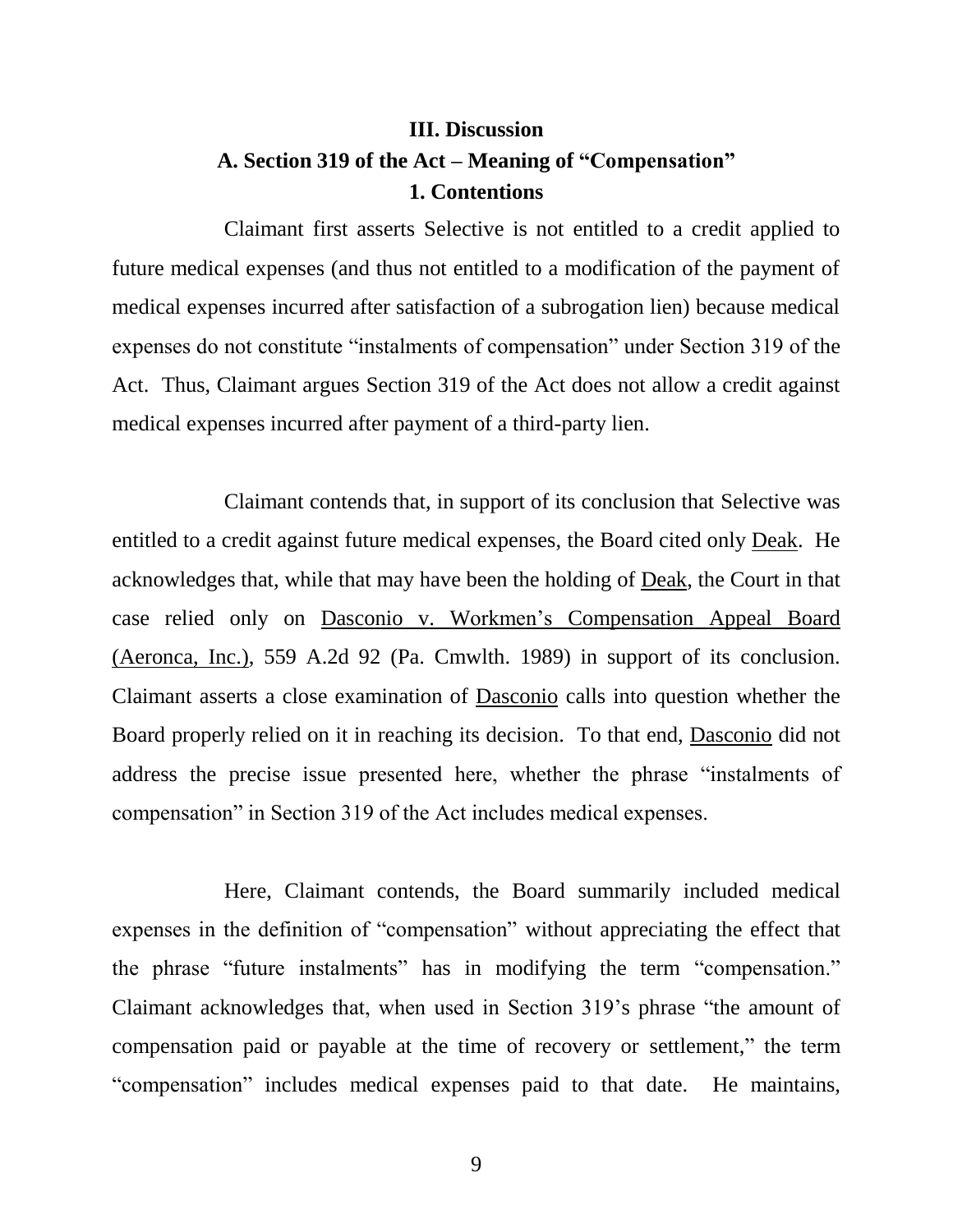however, "compensation" is not defined in the Act, and, as employed in the Act, the term does not always include medical expenses.

To that end, he asserts that in Giant Eagle, Inc. v. Workers' Compensation Appeal Board (Givner), 39 A.3d 287 (Pa. 2012), our Supreme Court's Opinion Announcing the Judgment of the Court (OAJC), states: "When we examine Article III of the Act, the shifting and sometimes uncertain nature of the General Assembly's use of the term 'compensation' is readily apparent. In general, however, Article III uses the word 'compensation' most frequently to denote wage loss benefits." Id. at 291. Claimant argues that, when interpreting what "compensation" may be suspended under Section 314(a), 77 P.S. §651(a), when a claimant fails to attend an ordered examination, the judgment in Giant Eagle was that "compensation" as used in Section 314(a) need not always include medical expenses. Id. at 298.

Claimant asserts that, in applying Section 319 to determine the extent of the credit after satisfying the past lien, the effect of the adjective "instalments" cannot be overlooked. He contends that, in giving effect to the words of the legislature, statutory words should not be interpreted in isolation, but must be read with reference to the context in which they appear.

Claimant maintains the word "installments" appears elsewhere in the Act. In particular, Section 308 provides: "Except as hereinafter provided, all compensation payable under this article shall be payable in periodical installments, as the wages of the employe were payable before the injury." 77 P.S. §601.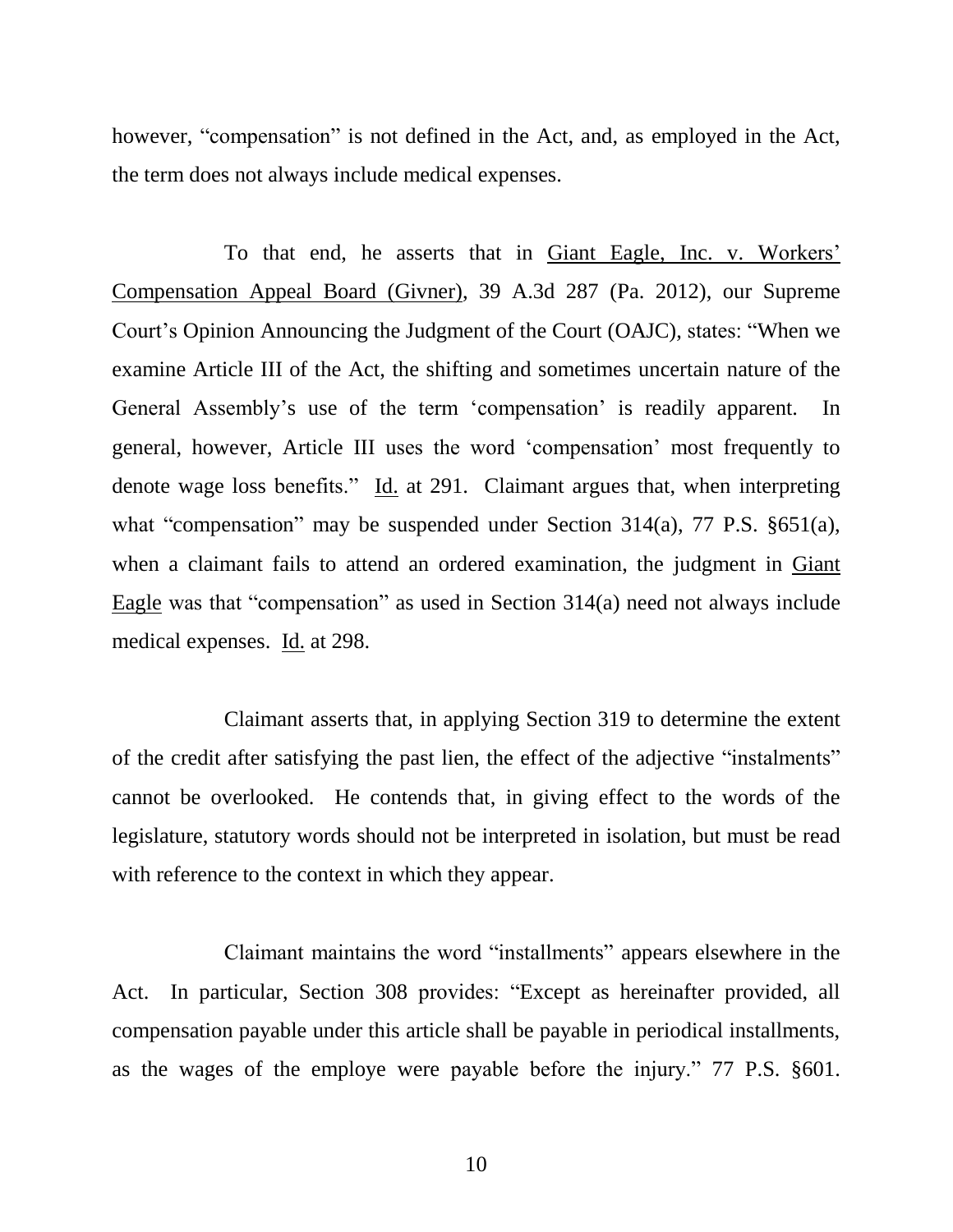Claimant argues that while payments for indemnity benefits are clearly installments of compensation, medical expenses, on the other hand, are not to be paid periodically. Instead, Section  $306(f.1)(1)(i)$  of the Act requires the employer to provide payment for medical services "as and when needed." 77 P.S. §531(1)(i) (emphasis added). Claimant maintains that the Supreme Court in Giant Eagle, noted that, given the latter language, "medical expenses are not to be paid in installments …." Id. at 293. Thus, he contends medical expenses cannot be considered part of "instalments of compensation."

Further, Claimant asserts, while considering the context of Section 319 within the Act as a whole, it is worth noting that this Court in Dasconio, considered the language of the Section  $306(f)(1)$  (now Section 306  $(f.1)(1)(i)$ ), to expressly declare "the medical expenses aspect of compensation remains an aspect for which the employer is liable—*all* the medical expenses related to the compensable injury." Id. at 228. Claimant argues this is buttressed by Section  $306(f.1)(7)$  of the Act, which states:

> A provider shall not hold an employe liable for costs related to care or service rendered in connection with a compensable injury under this act. A provider shall not bill or otherwise attempt to recover from the employe the difference between the provider's charge and the amount paid by the employer or the insurer.

77 P.S. §531(7).

Thus, Claimant contends imposing a credit on medical expenses incurred after resolution of the subrogation lien violates Section 306(f.1) of the Act. To that end, the employer would no longer be liable for "all the medical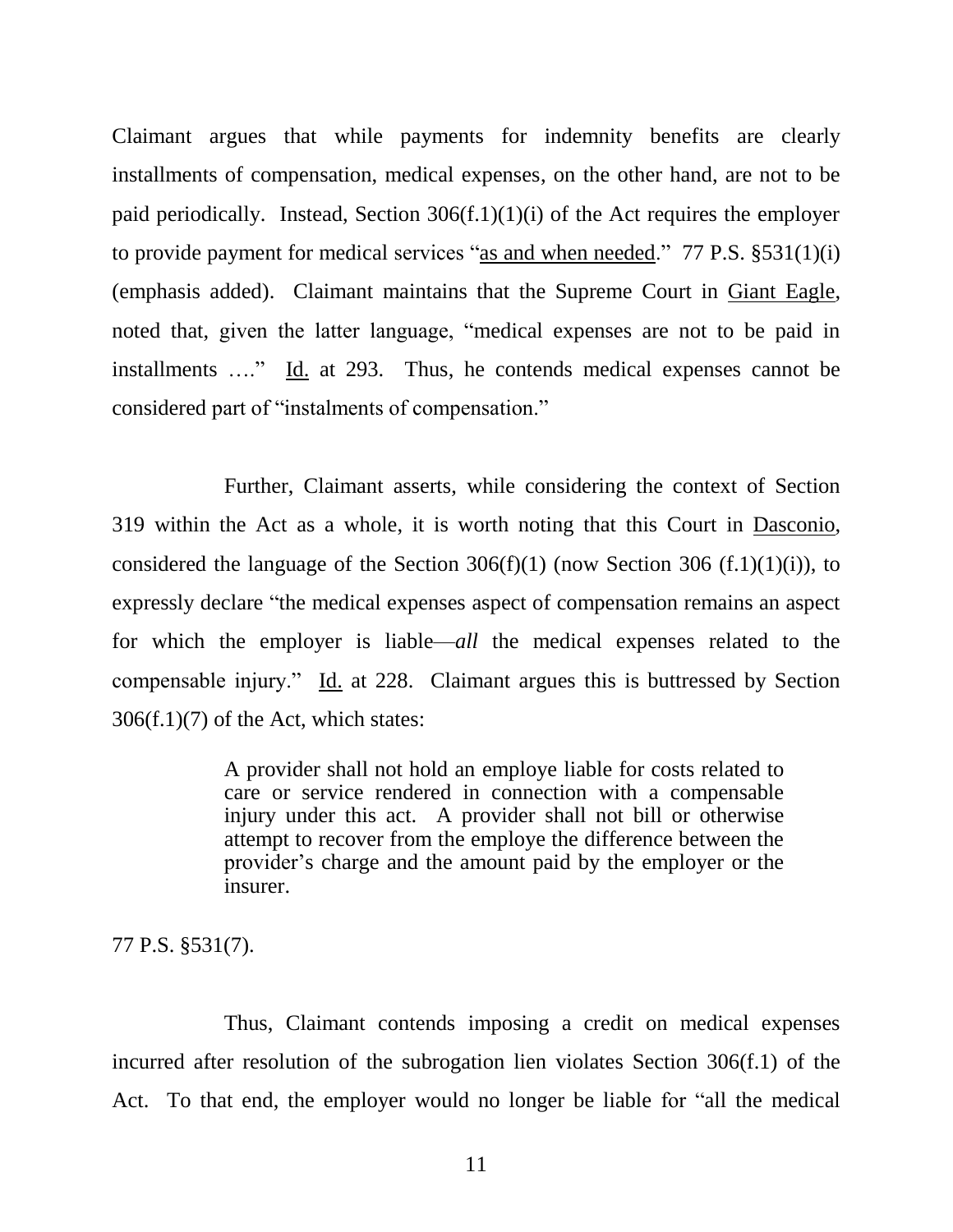expenses," and the claimant would become "liable for costs related to care." Pet'r's Br. at 13.

Claimant further notes the Act must be liberally construed to effectuate its humanitarian objectives. Hannaberry HVAC v. Workers' Comp. Appeal Bd. (Snyder, Jr.), 834 A.2d 524 (Pa. 2003). As such, borderline interpretations are to be construed in the injured party's favor. Id.

Mindful of those principles and giving effect to the language of the sections cited above, Claimant argues, it becomes quite apparent that, when the credit in the amount of third-party recovery or settlement in excess of the prior lien is applied to future compensation, under the terms of Section 319 of the Act, it is only to be applied to those future payments representing indemnity benefits, not medical expenses. Otherwise, Claimant asserts, the word "instalments" is rendered meaningless.<sup>7</sup>

l

 $\alpha$ <sup>7</sup> Claimant also posits several reasons why the legislature limited the credit's application in this manner. First, keeping in mind the humanitarian objectives of the Act, not changing the employer's obligation following a third-party settlement or recovery provides for payment of medical expenses in an efficient manner, allowing proper medical treatment to the injured worker to continue uninterrupted. Next, an employer or its insurance carrier is in a position to adjust the amount of a provider's bill in a manner that an individual claimant is not able to do. Additionally, Claimant argues, not applying a credit to medical expenses means that the grace period of the credit can be easily determined and the exact length set because only the unchanging weekly compensation obligation is included, while including credited medical expenses creates a bookkeeping nightmare because the dollar amount of medical bills can vary greatly over the course of treatment. Finally, Claimant asserts, the interpretation is consistent with the requirement of Section 306(f.1)(7) of the Act, 77 P.S. §531(7), that only the employer or its insurer is liable for claimant's medical expenses.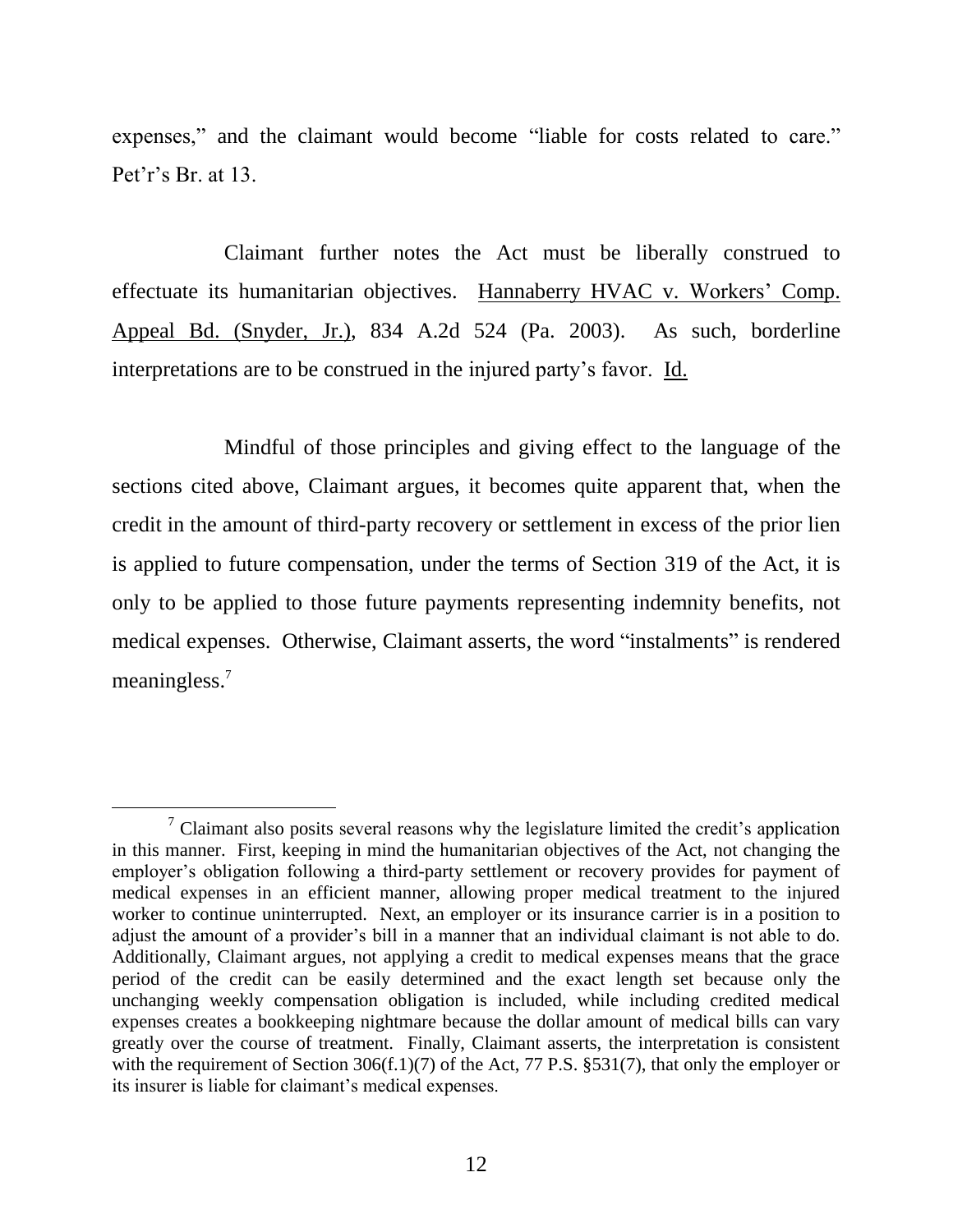For these reasons, Claimant contends the Board erred in affirming the WCJ's grant of Employer's petition to modify payment of medical expenses because Section 319 of the Act does not allow a credit against medical expenses incurred after payment of the third-party lien.

## **2. Analysis**

Section 319 of the Act provides:

Where the compensable injury is caused in whole or in part by the act or omission of a third party, the employer shall be subrogated to the right of the employe … against such third party to the extent of the compensation payable under this article by the employer …. Any recovery against such third person in excess of the compensation theretofore paid by the employer shall be paid forthwith to the employe … and shall be treated as an advance payment by the employer on account of any future instalments of compensation.

77 P.S. §671 (emphasis added).

Our Supreme Court identified several purposes for an employer's right to subrogation:

> [T]he rationale for th[e] right of subrogation is threefold: to prevent double recovery for the same injury by the claimant, to ensure that the employer is not compelled to make compensation payments made necessary by the negligence of a third party, and to prevent a third party from escaping liability for his negligence. Stark v. Posh Construction Co., [162 A.2d 9 (Pa. Super. 1960)]. As Judge Spaeth has noted, '[t]his result is just, because the party who caused the injury bears the full burden; the employee is 'made whole,' but does not recover more than what he requires to be made whole; and the employer, innocent of negligence, in the end pays nothing.' Arnold v. Brobonus, [390 A.2d 271, 274 (Pa. Super. 1978) (Judge Spaeth concurring and dissenting)].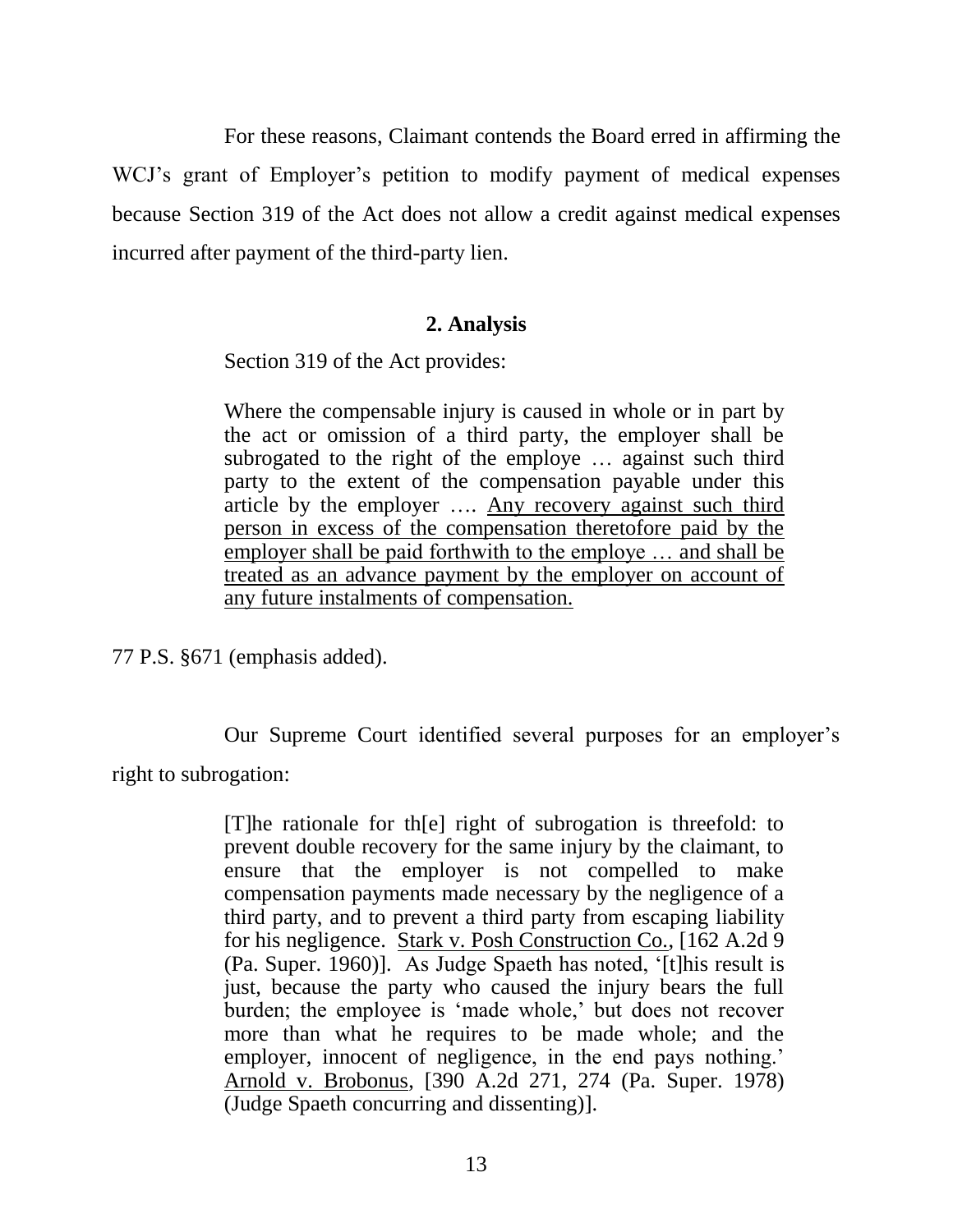Dale Mfg. Co. v. Bressi, 421 A.2d 653, 654 (Pa. 1980).

The notion that employers are entitled to recover from the proceeds of a claimant's third-party recovery up to the total amount is based on long-held policy considerations that Pennsylvania courts recognized in Section 319 of the Act, one of which is that an employer that bears no responsibility for an injury sustained by an employee should reap suitable benefits when a claimant succeeds in suing a negligent actor. The Superior Court, which formerly possessed appellate jurisdiction over appeals from Board orders, held these rationales favoring employers extend to all components of a tort settlement, including pain and suffering. Bumbarger v. Bumbarger, 155 A.2d 216 (Pa. Super. 1959). One noted exception to this rule operates to exclude awards for loss of consortium to an employee's spouse. Darr Constr. v. Workmen's Comp. Appeal Bd. (Walker), 715 A.2d 1075 (Pa. 1998).

In Fortwangler v. Workers' Compensation Appeal Board (Quest Diagnostics), 113 A.3d 28 (Pa. Cmwlth. 2015), we described the two primary periods of benefits entitlement that may be at issue in a subrogation matter:

> An employer's subrogation right is both automatic and absolute, and 'can only be abrogated by choice.' There are two aspects to an employer's subrogation rights: the compensation previously paid to a claimant by an employer is the accrued or 'past' aspect and the credit toward compensation payable is the 'future' aspect to be paid subsequently upon settlement of the accrued lien. Calculation of an employer's future subrogation rights is dependent upon the amount of the claimant's recovery from the third-party settlement and the amount of compensation previously paid to a claimant by the employer. An employer's settlement of its accrued lien for a lesser sum of money has no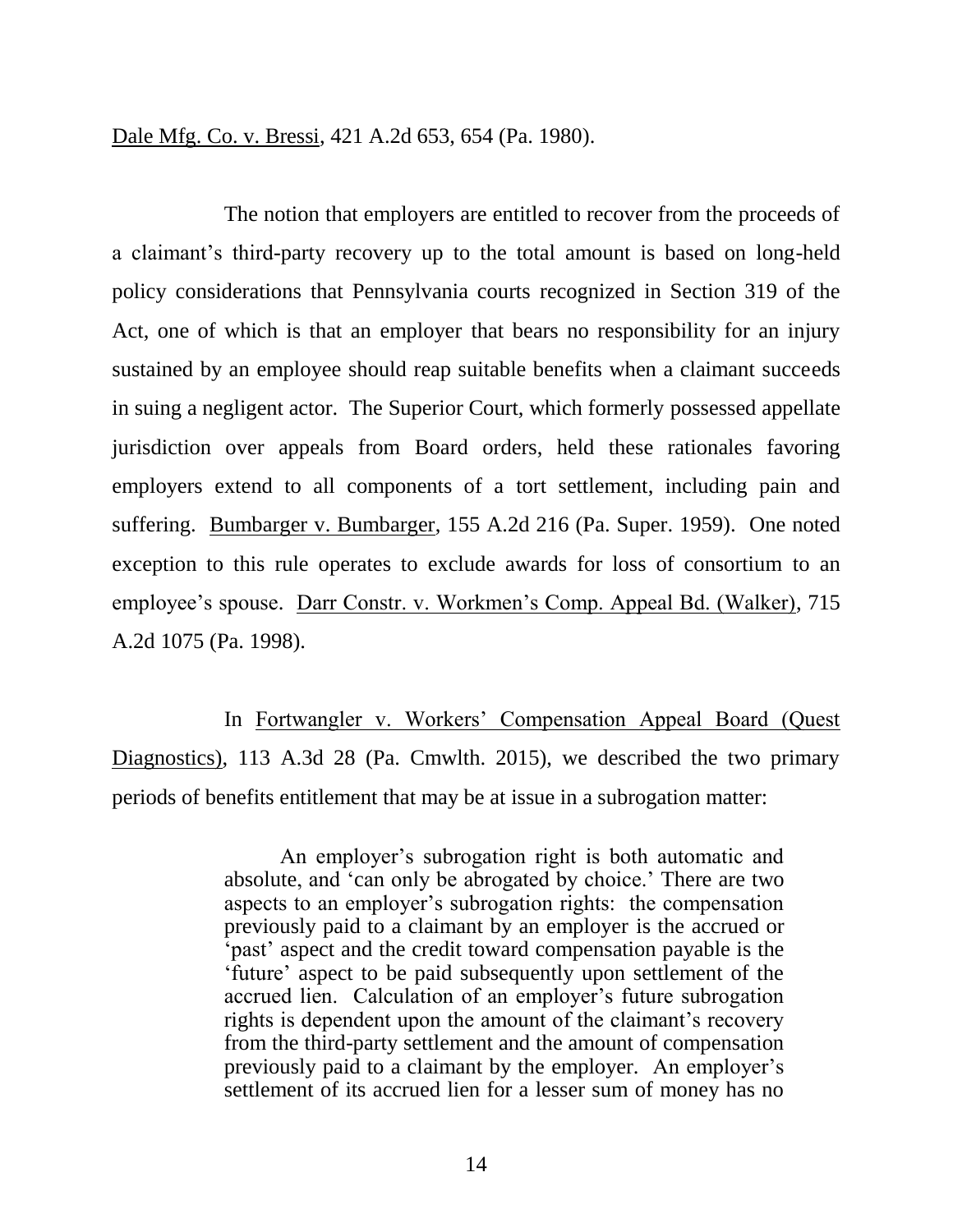bearing on the calculation of the employer's future subrogation rights because the settlement does not change the amount of compensation that the employer previously paid.

Id. at 33 (citations omitted).

l

Where a claimant obtains a third-party recovery before an employer's duty to make indemnity benefit payments is complete, an employer may realize a "grace period," during which its usual weekly compensation payments may be modified, based on the amount of the recovery. See USX Corp. v. Workmen's Comp. Appeal Bd. (Backos), 606 A.2d 1259, 1261 (Pa. Cmwlth. 1992). Here, no grace period is at issue because Claimant and Employer commuted Claimant's weekly compensation indemnity benefits to a lump sum payment. Instead, this case centers on the nature of the benefits subject to an employer's subrogation  $lien.<sup>8</sup>$ 

In Deak, this Court, relying on our decision in Dasconio, rejected a claimant's assertion that Section 319 of the Act provided for subrogation only for

<sup>&</sup>lt;sup>8</sup> In Zacour v. Workers' Compensation Appeal Board (Mark Ann Industries), 824 A.2d 336 (Pa. Cmwlth. 2003), this Court addressed the calculation method to be used when a claimant is no longer entitled to indemnity benefits but is still entitled to medical expenses. The only issue before this Court in Zacour was "the correct percentage [the] [e]mployer must pay to [the] [c]laimant to reflect the costs attributable to medical expenses paid from the [b]alance of [r]ecovery." Id. at 340.

Here, Claimant does not challenge the method the WCJ employed in arriving at the modification of the actual percentage of medical expenses for which Employer is required to pay Claimant going forward. Rather, as noted above, the issue here is whether medical expenses are subject to a credit against a balance of recovery in a subrogation matter under Section 319 of the Act. Thus, although the WCJ did not expressly describe the method he used to arrive at the downward shift of Employer's liability to Claimant for expenses of recovery (*pro rata* share of litigation expenses) for his future medical expenses from 37% to 26.09% (up to the \$189,416.27 balance of recovery), Claimant does not challenge that calculation.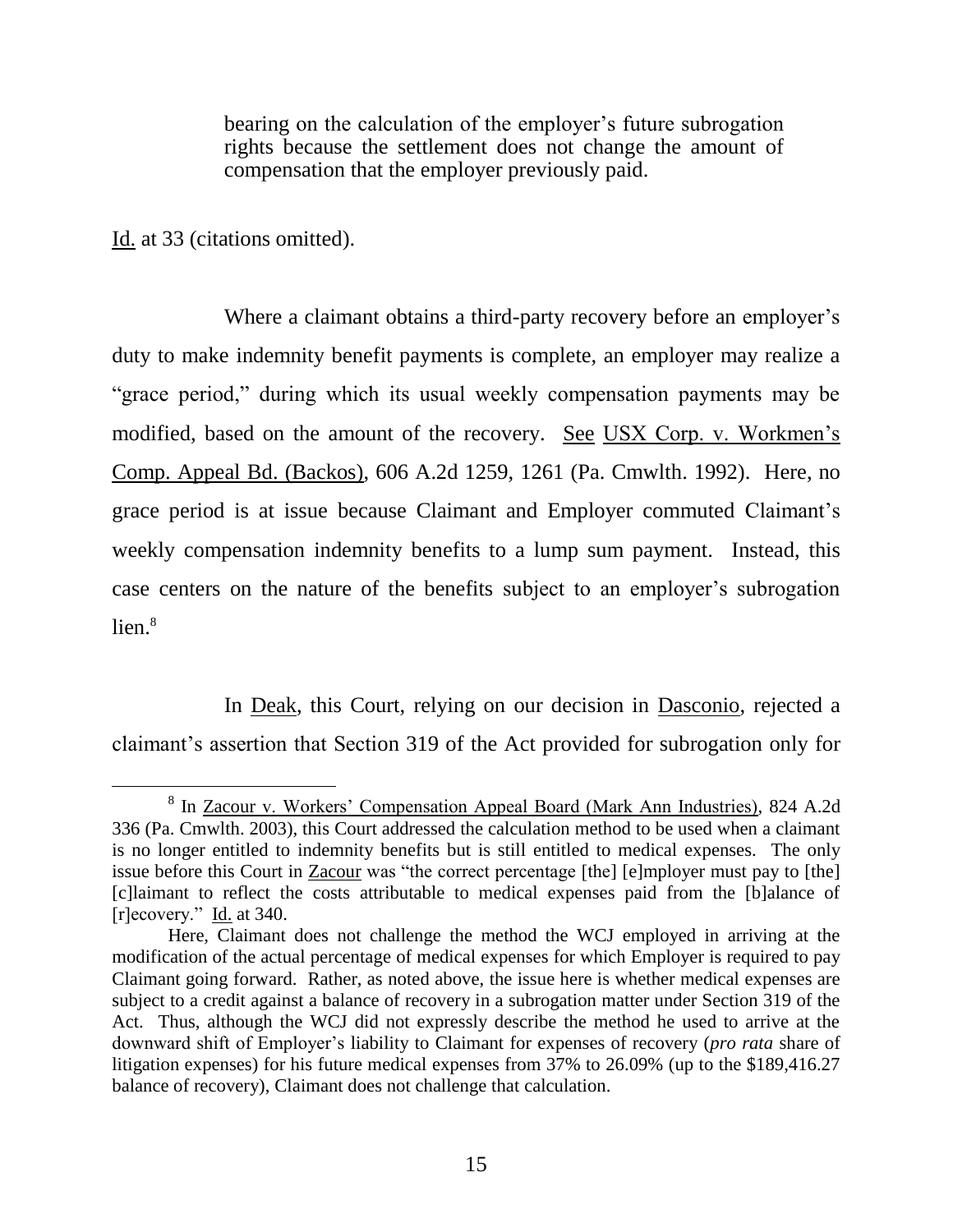indemnity benefits. Deak, 653 A.2d at 54. In Dasconio we opined that the reference to "compensation" in Section 319 of the Act encompassed both medical expenses and indemnity benefits. Dasconio, 559 A.2d at 103. More particularly, in Dasconio, we stated the following as to whether or not an employer was entitled to a future credit for the payment of future medical expenses against a balance of recovery received by the claimant in a third-party suit:

> The medical expenses in dispute are only those incurred by the claimant after the date of the tort settlement, when the insurer sought to stop paying for medical expenses on the basis of its view that such expenses should be paid out of the credit toward compensation resulting from the tort recovery.

> Without question, [S]ection 306(f) lists payment of medical expenses associated with the compensable injury as a form of compensation. Because [S]ection 319 provides that the employer shall be subrogated 'to the right of the employe … to the extent of compensation payable under this article by the employer', payments of such medical expenses by the employer are compensation payments subject to subrogation rights against a claimant's recovery from a third party, and subject to a credit toward future compensation, where that recovery exceeds compensation paid at the time of the recovery.

Dasconio, 559 A.2d at 103 (footnote omitted, emphasis added).

Nevertheless, Claimant suggests that this Court should reevaluate its decisions in Deak and Dasconio, arguing that those cases do not address the last sentence of the first paragraph of Section 319, which refers to "instalments" (as spelled in the statute) of compensation. Claimant argues medical expenses are generally not paid in "instalments." Focusing on the term "installments," (as usually spelled elsewhere) Claimant contends Section 319 only encompasses indemnity payments an employer makes, and, thus, Employer and Selective are not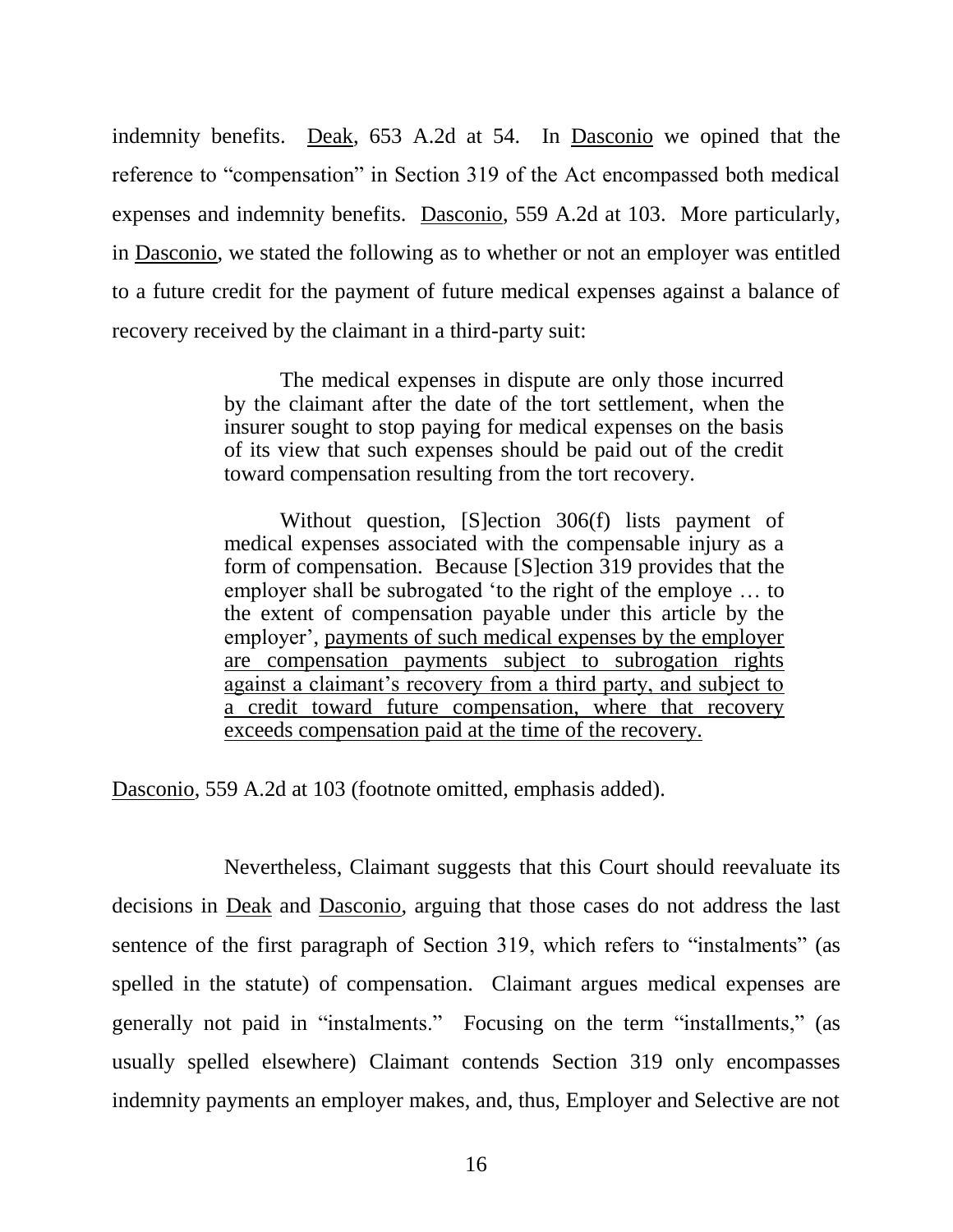entitled to a subrogation credit for future *medical* expenses arising from Claimant's work injury.

Deak, however, was not the first time a Pennsylvania appellate court considered whether medical expenses constituted "compensation" under Section 319. In Haley to Use of Martin v. Matthews, 158 A. 645, 646-47 (Pa. Super. 1932), our Superior Court, which, at the time had jurisdiction over workers' compensation appeals, explained (with emphasis added):

> The Legislature evidently intended that where a third person is responsible for an injury to the employee, the employer, who has been subrogated to the employee's right, is substituted, not to a portion of, but to all, his rights, until he is reimbursed for whatever sums he was required to pay the employee under the [Act]. There appears to be no sound reason why an employer should be obliged to pay medical and hospital expenses, when he is in no way responsible for the injury, and the wrongdoer escape liability therefor. The wrongdoer would thus profit at the expense of the employer. In an action at law, the wrongdoer would undoubtedly be liable for medical and hospital expenses--they are proper elements of damages....

> While no decisions have been quoted, and we have been unable to find any, that are directly in point, there are cases which throw some light on this controversy. For example, Smith v. Yellow Cab Co., [135 A. 858, 860 (Pa. 1927)], which was an appeal from this court, wherein an employer instituted an action in the name of the employee against the wrongdoer. The Supreme Court allowed the employer to recover from the wrongdoer in the sum of \$109.60--the sum paid by him under the provisions of the [Act]. The record does not disclose how this sum was made up, but the appellant, in his paper book, stated that the statement of claim showed that it covered hospital and medical expenses. In the course of the opinion, Mr. Justice Simpson said: 'A cursory consideration of that section [(319)] establishes (1) that the employer is not given a right of subrogation only, but is 'subrogated' to the extent of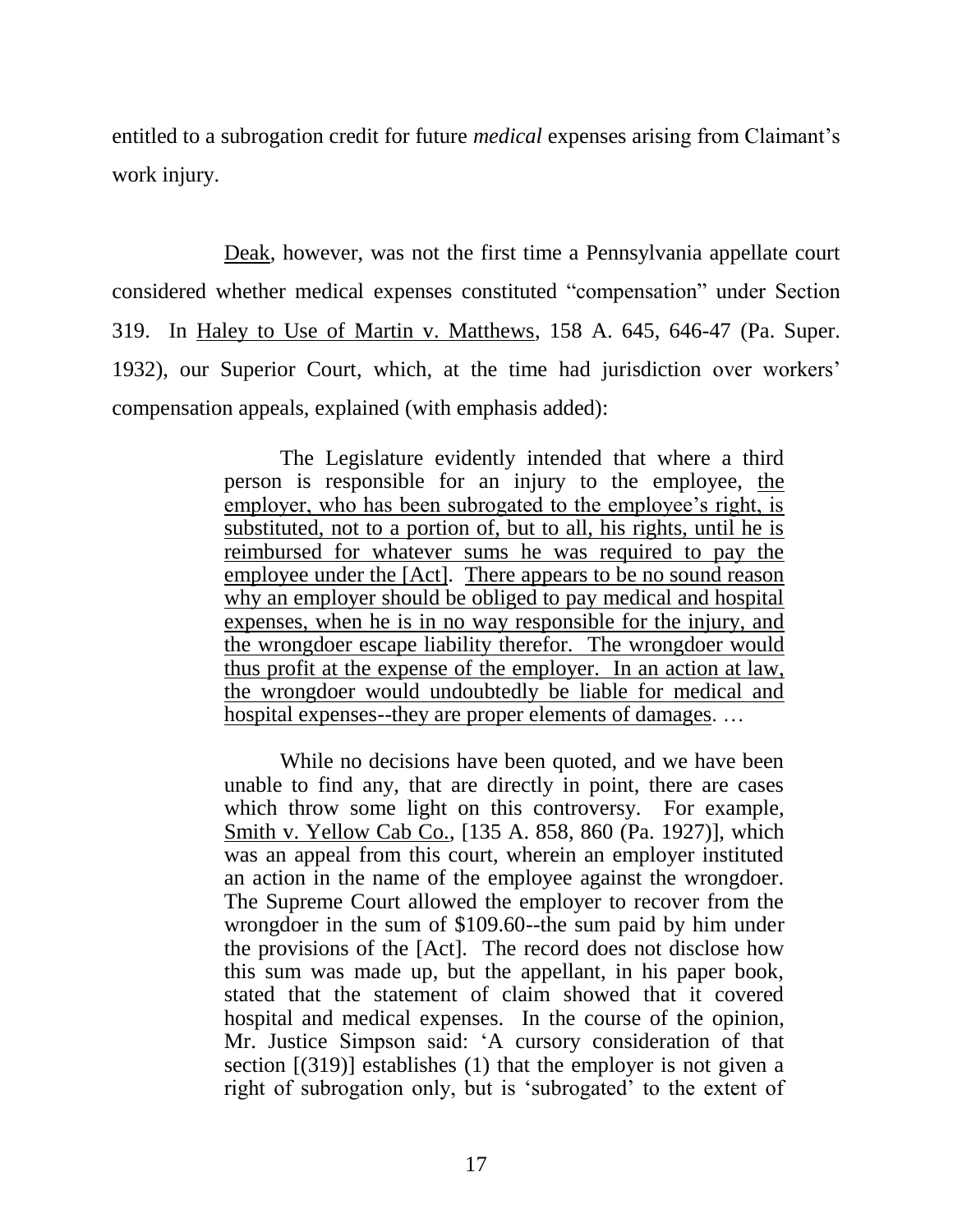the compensation paid; (2) from the language used, it is fairly to be inferred that the employer may bring suit against the wrongdoer and may retain, out of the recovery, the amount of compensation actually paid by him; and (3) nothing is said from which it can be inferred that a settlement with the employee will bar the claim of the employer to recover the amount thus paid. These conclusions control the present case.' In Wilson v. Pittsburgh B. & I. Works, 85 Pa. Super. Ct. 537 [(1925)], although the question before us was not an issue, it clearly appears from the opinion that the right of subrogation claimed and allowed to the extent of \$1,267 included medical and hospital bills. In Scalise v. F. M. Venzie, Inc., [152 A. 90, 92 [(Pa. 1930)], Mr. Justice Kephart, in referring to [Smith], said that what was decided there was 'that section 319 subrogates the employer to whatever … sum he pays the employee or his dependents on account of any injury for which a third person is responsible.'

In Haley, the Superior Court did not address the precise argument Claimant makes here involving the use of the term "instalments." To that end, Claimant correctly notes that the exact argument he presents here has not yet been addressed, whether the legislature's use of the word "instalments" in the last sentence of Section 319 of the Act means that the subrogation provision only provides for such credit for indemnity benefits. Nevertheless, we conclude that the interpretation of the workers' compensation authorities here is correct.

Claimant refers to our Supreme Court's Opinion Announcing the Judgment of the Court (OAJC) in **Giant Eagle**<sup>9</sup> as support for his assertion that we should interpret Section 319's use of the word "installments" to mean that

l

<sup>&</sup>lt;sup>9</sup> In <u>Giant Eagle, Inc. v. Workers' Compensation Appeal Board (Givner), 39 A.3d 287</u> (Pa. 2012), two Justices agreed with the OAJC, three Justices dissented, and the seventh Justice wrote a concurring opinion.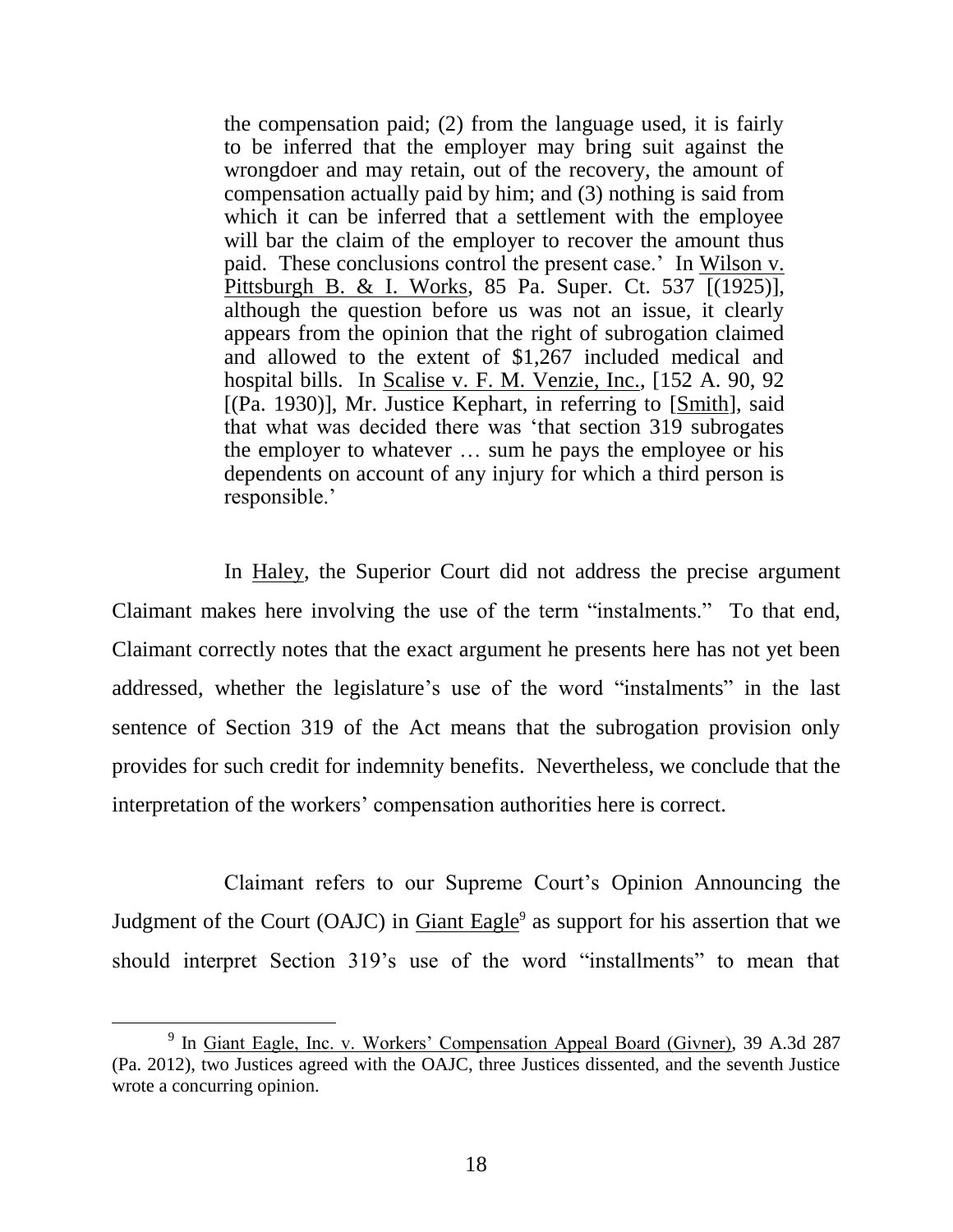employers are entitled to a right of subrogation for indemnity benefits only and not for medical expenses. Of course, this interpretation conflicts with the rationale set forth above, that an employer, innocent of negligence, is entitled to a subrogation credit up to the full amount of a claimant's recovery. Nevertheless, we examine the Supreme Court's holding in Giant Eagle in light of Claimant's argument.

In Giant Eagle, the Court addressed the issue of whether the word "compensation," as used in Section 314(a) of the Act, encompassed medical expenses as well as indemnity benefits. Section 314(a) imposes a duty on a claimant to submit to a medical examination when requested by an employer. If a claimant fails or refuses to submit to such a request, Section 314(a) provides, among other things, such action "shall deprive him of the right to compensation … during the continuance of such refusal or neglect[.]" Id. The employer in Giant Eagle posed the question of whether a WCJ who issued an order suspending a claimant's indemnity benefits erred in also failing to suspend the claimant's medical benefits, which the employer argued also constituted "compensation" under Section 314(a).

The OAJC noted that the legislature used the term "compensation" in various sections of the Act. In some instances, the term encompasses both indemnity and medical benefits, and in other instances the term excludes medical expenses as "compensation." The OAJC determined Section 314(a) lacked specific clues as to the extent of the meaning of "compensation"; thus, it was ambiguous. To answer the question before it, the OAJC examined other provisions of Article III of the Act as well as statutory construction principles.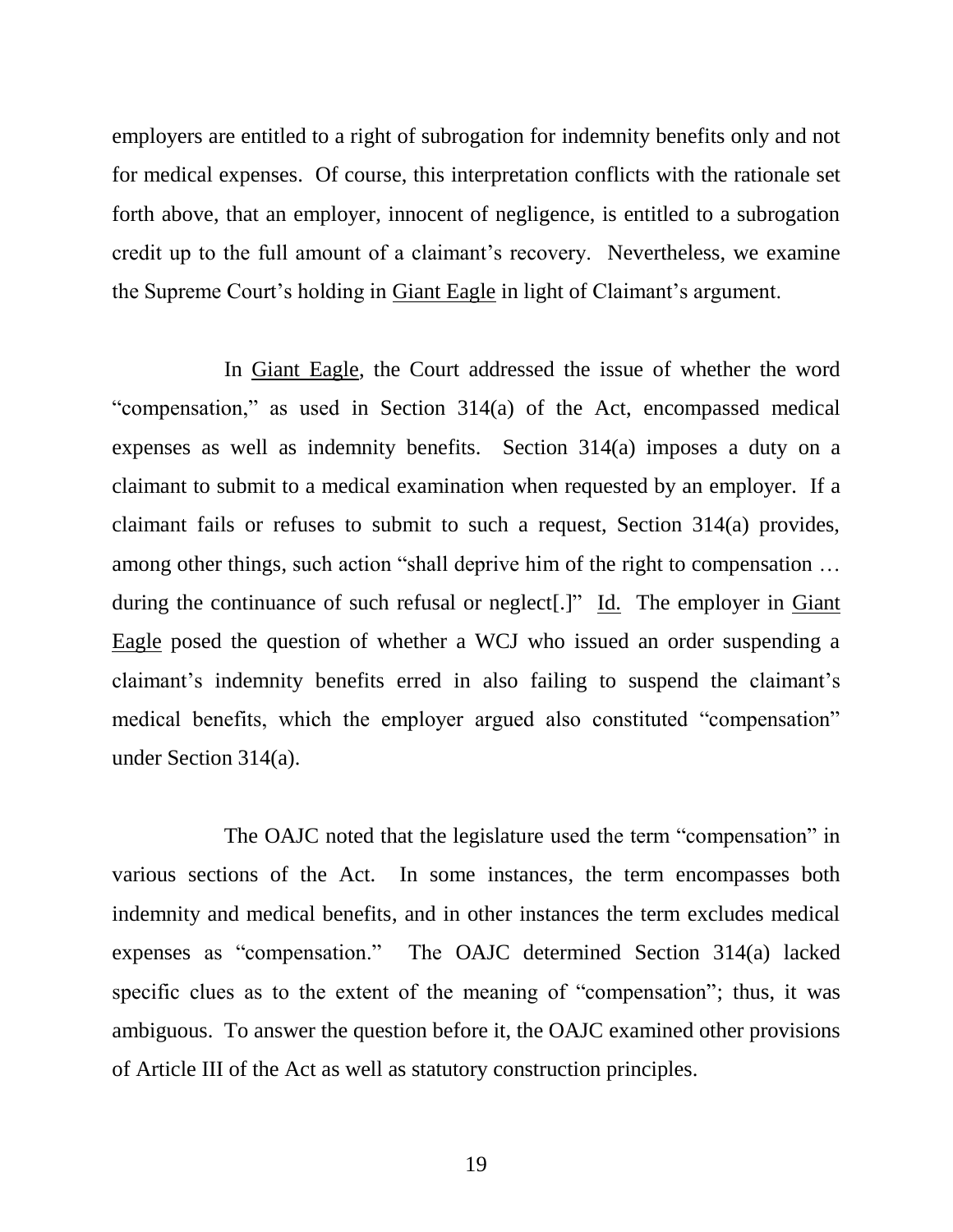Here, Claimant argues, Section 308 of the Act, one of the provisions to which the OAJC looked for guidance in Giant Eagle, is an example of an instance in which the term "compensation" does not encompass medical expenses. Section 308 provides: "Except as hereinafter provided, all compensation payable under this article shall be payable in periodical installments, as the wages of the employe were payable before the injury." The OAJC reasoned that because Section 306(f.1) of the Act provides that medical expenses are to be paid "as and when needed," rather than in installments, the term "compensation" as used in Section 308 applied only to indemnity benefits. Giant Eagle, 39 A.3d at 293.

The OAJC in Giant Eagle observed that, as to Section 314(a) of the Act, the term "compensation" "need not always include medical expenses," id. at 298, and a WCJ has discretion as to whether to suspend payments for medical expenses as well as indemnity benefits when a claimant does not submit to an examination. Although Claimant is correct that the OAJC in Giant Eagle specifically referenced the limitations on the term "compensation," such as in its analysis of Section 308 of the Act, we cannot conclude that the OAJC's analysis regarding Section 314(a) of the Act applies to Section 319. All of the opinions in Giant Eagle—the OAJC, the dissenting opinion and the concurring opinion essentially indicate that, when the legislature uses the term "compensation" ambiguously in a provision of the Act, courts must engage in a case-by-case analysis in order to ascertain legislative intent.

Therefore, in this case, we believe the rationale underscoring the legislature's objective in enacting Section 319 of the Act extends to medical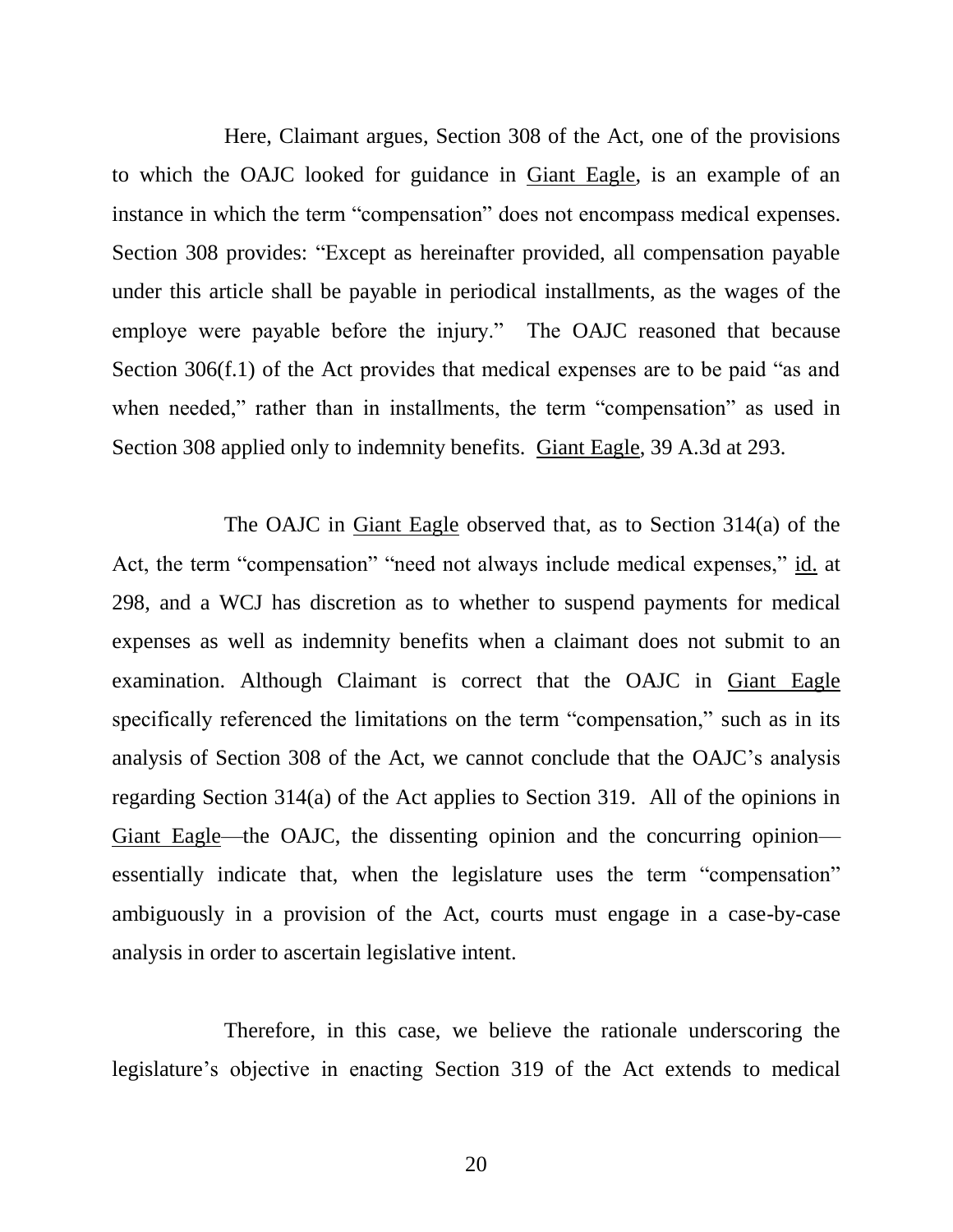expenses as well as indemnity benefits. In either situation, an employer should be entitled to subrogation because it is presumably an innocent actor. Even if we assume Section 319 of the Act is ambiguous in light of the use of the term "instalments," we reach the same conclusion based on the objectives sought to be attained through Section 319 of the Act. See Section 1921(c) of the Statutory Construction Act of 1972, 1 Pa. C.S. §1921(c).

In addition, the legislature's use of the word "instalments" can reasonably be explained and harmonized with the fact that future medical expenses, which generally may occur *periodically* over time, are typically not costs payable in a lump sum. Rather, it is more likely that an employer or insurer will have to make discrete payments on an ongoing basis.

Moreover, contrary to Claimant's assertions, we do not believe Employer's entitlement to a credit for subsequent, additional medical expenses violates Section 306(f.1) of the Act by relieving Employer of liability for such expenses and rendering Claimant liable for costs related to care. Instead, Employer is simply entitled to subrogation for these expenses from the balance of Claimant's third-party recovery, a right expressly agreed upon in the third-party settlement agreement. R.R. at 64a.

In short, we discern no merit in Claimant's position that Section 319 of the Act does not encompass medical expenses as well as indemnity benefits. Thus, we discern no error in the WCJ and Board's interpretations of Section 319 as encompassing both medical expenses and indemnity benefits.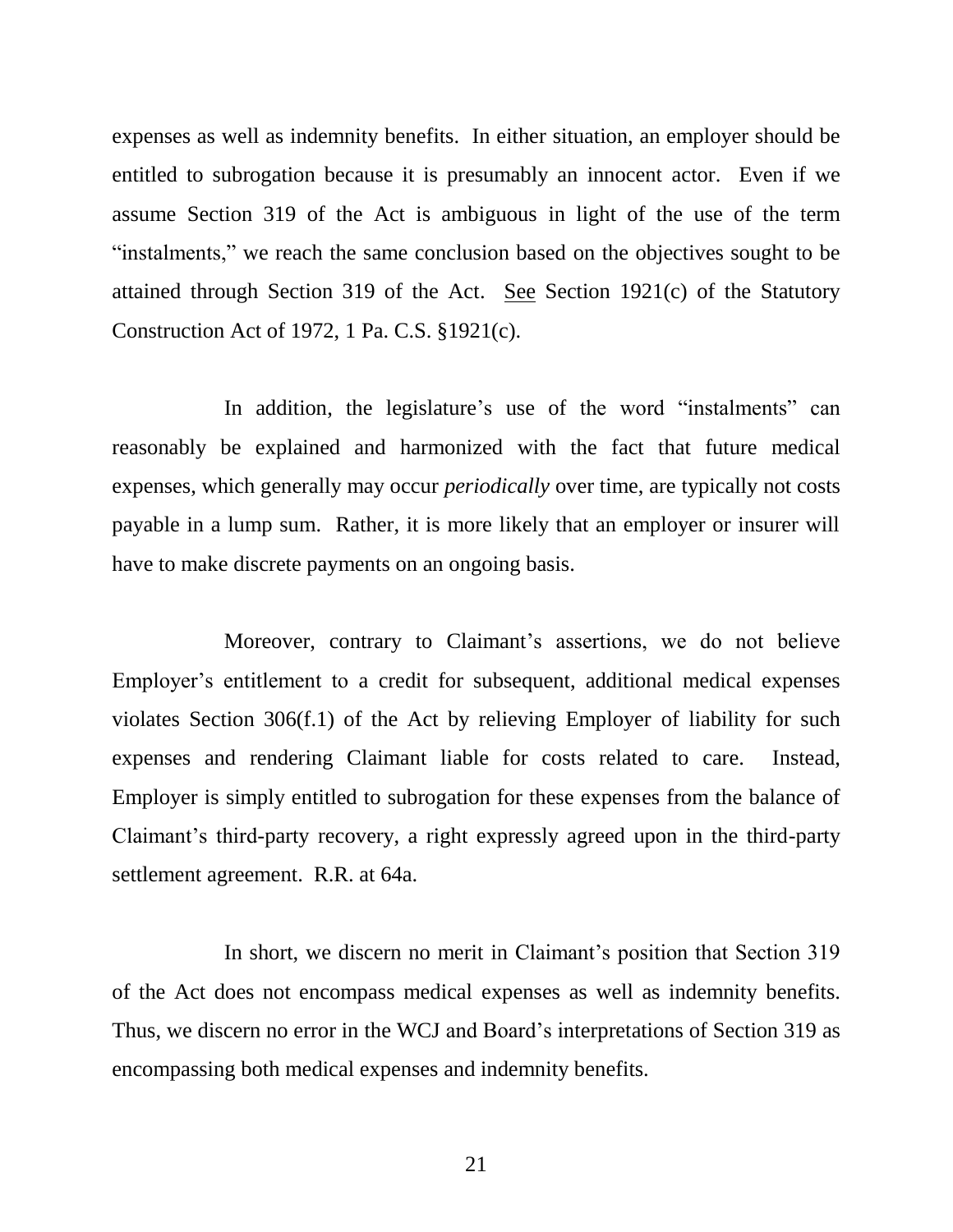#### **B. Alternative Arguments**

In the alternative, Claimant asserts the workers' compensation authorities erred in determining Employer was entitled to a credit to be applied to future medical expenses where the record established: (1) the parties entered into a binding agreement in which it was agreed no credit would be applied to future medical bills; (2) Employer waived or released its Section 319 rights; and, (3) Employer should be estopped from asserting a claim for credit as to future medical expenses.

# **1. Alleged Binding Agreement a. Contentions**

Claimant first asserts the parties entered into a binding agreement in which it was agreed that no credit would be applied to future medical expenses. To that end, Claimant argues the letters of March 8, 1999 and May 26, 1999, written by Claimant's counsel to Bell of Selective, are part of the record. See R.R. at 51a, 63a. Claimant points out that the March 8, 1999 letter enclosed the thirdparty settlement agreement, calculating the lien Claimant paid to Employer, which is the subject of this litigation. R.R. at 64a. The May 26, 1999 letter enclosed the payment in full satisfaction of the lien. R.R. at 63a.

Claimant maintains it is clear the third-party settlement agreement was submitted to Employer's representative, Bell, along with the March 8, 1999 letter, for purposes of calculating reimbursement for the workers' compensation lien existing as of that date. The letter specifically states: "By being able to resolve the lien in this manner, I would ask that [Selective] remain responsible for payment of future medical expenses incurred by [Claimant]." Id.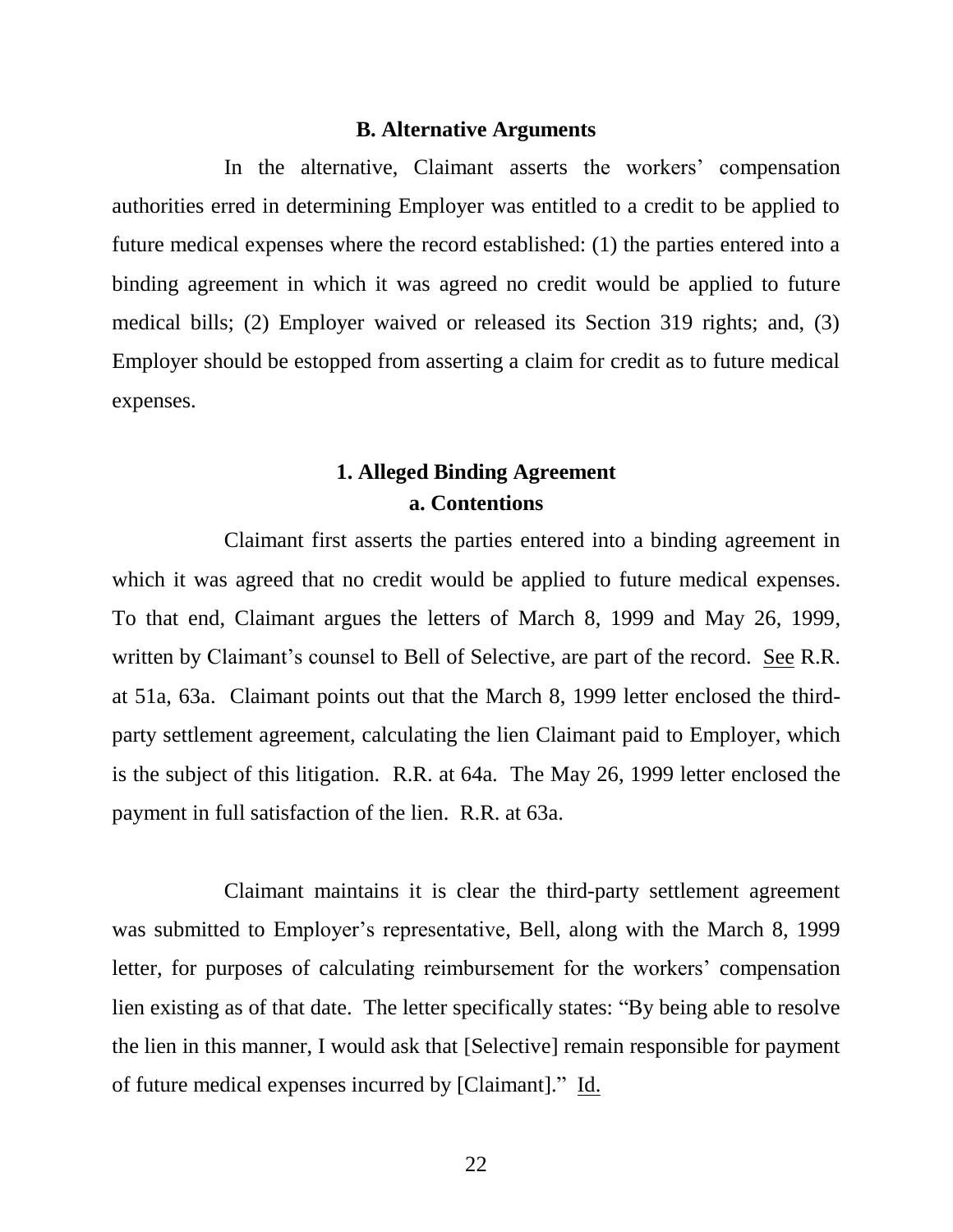Claimant asserts it is also clear that the calculations made regarding the lien in the third-party settlement agreement were later adhered to in that along with the May 26, 1999 letter, Claimant's counsel submitted payment in full satisfaction of the lien to Bell and stated: "Please be advised that it is [Claimant's] position that no credit can be applied to future medical bills. Instead, under Section 319 such credit only applies to 'future installments of compensation.' Future medical expenses does [sic] not constitute 'installments of compensation.'" R.R. at 63a. Thus, Claimant contends the March 8, 1999 letter can be viewed as an "offer letter" and the May 26, 1999 letter as a finalized binding contract containing the definitive terms of the parties' agreement. See Pulse Techs., Inc. v. Notaro, 67 A.3d 778 (Pa. 2013).

Claimant further argues Selective's acceptance of the \$81,627.87 payment combined with its conduct of paying medical bills for the ensuing 13 years after the third-party settlement agreement support his position that Selective agreed to Claimant's proposal as set forth in the two letters.

#### **b. Analysis**

Claimant cites our Supreme Court's decision in Pulse Technologies in support of his argument that the initial letter from his counsel to Bell constituted an offer letter and the second letter from his counsel to Bell resulted in a binding contract. Pulse Technologies, however, is distinguishable. The issue in Pulse Technologies was whether a restrictive covenant to which a prospective employee was required to agree was part of the contractual bargain in the hiring process. In Pulse Technologies, the employer sought an injunction to prevent the employee from accepting work with a competitor, and the employee argued the restrictive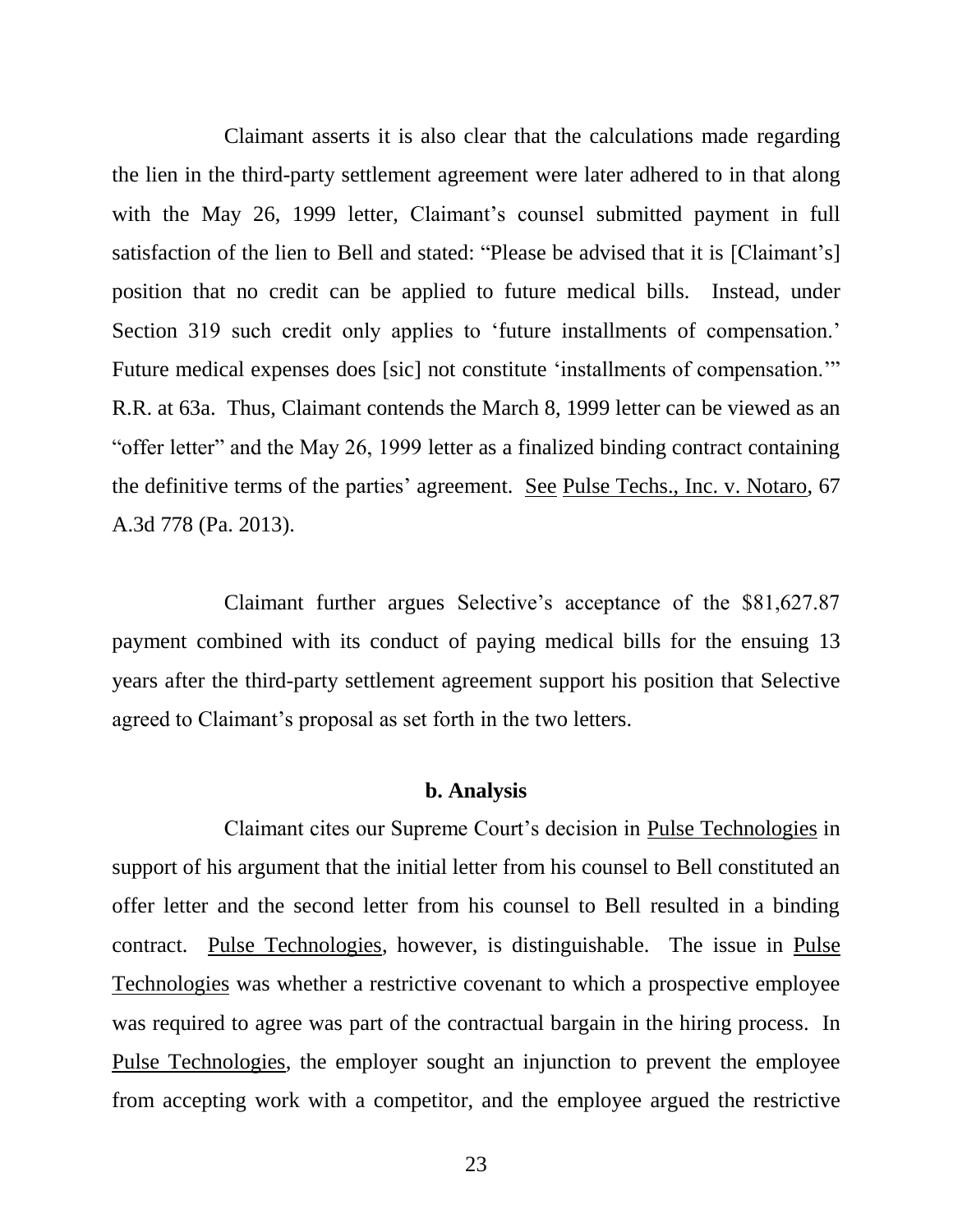covenant was not part of the employment contract he signed. The initial question before the Court was whether a letter describing the terms of an employment offer, including requirements to sign an agreement for employment and an employment contract containing a restrictive covenant, constituted a binding contract. In the context of the employment contract, which the employee signed, the restrictive covenant was deemed an ancillary aspect of the employment agreement. Therefore, it was valid and enforceable. However, the Court concluded the offer letter was only evidence of negotiations and did not itself constitute a contract.

Here, Employer points out that the third-party settlement agreement arose five years after the parties agreed to commute Claimant's indemnity benefits into a lump sum payment. Thus, at the time the parties signed the third-party settlement agreement, Employer and Selective no longer had an obligation to pay such benefits. Rather, the third-party settlement agreement reflected an understanding that Employer and Selective would be entitled to a subrogation credit, a right that would be meaningless unless the parties intended for Employer and Selective to obtain some credit against future medical expenses. We agree with Employer's position.

Accepting Claimant's contention that Employer and Selective intended to be bound to pay future medical expenses without any credit for the subrogation lien would directly conflict with the terms of the third-party settlement agreement. R.R. at 64a. As noted above, subrogation has two components: a payment to reimburse for *past* workers' compensation payments and a credit toward *future* payments. Fortwangler. If we were to accept Claimant's position,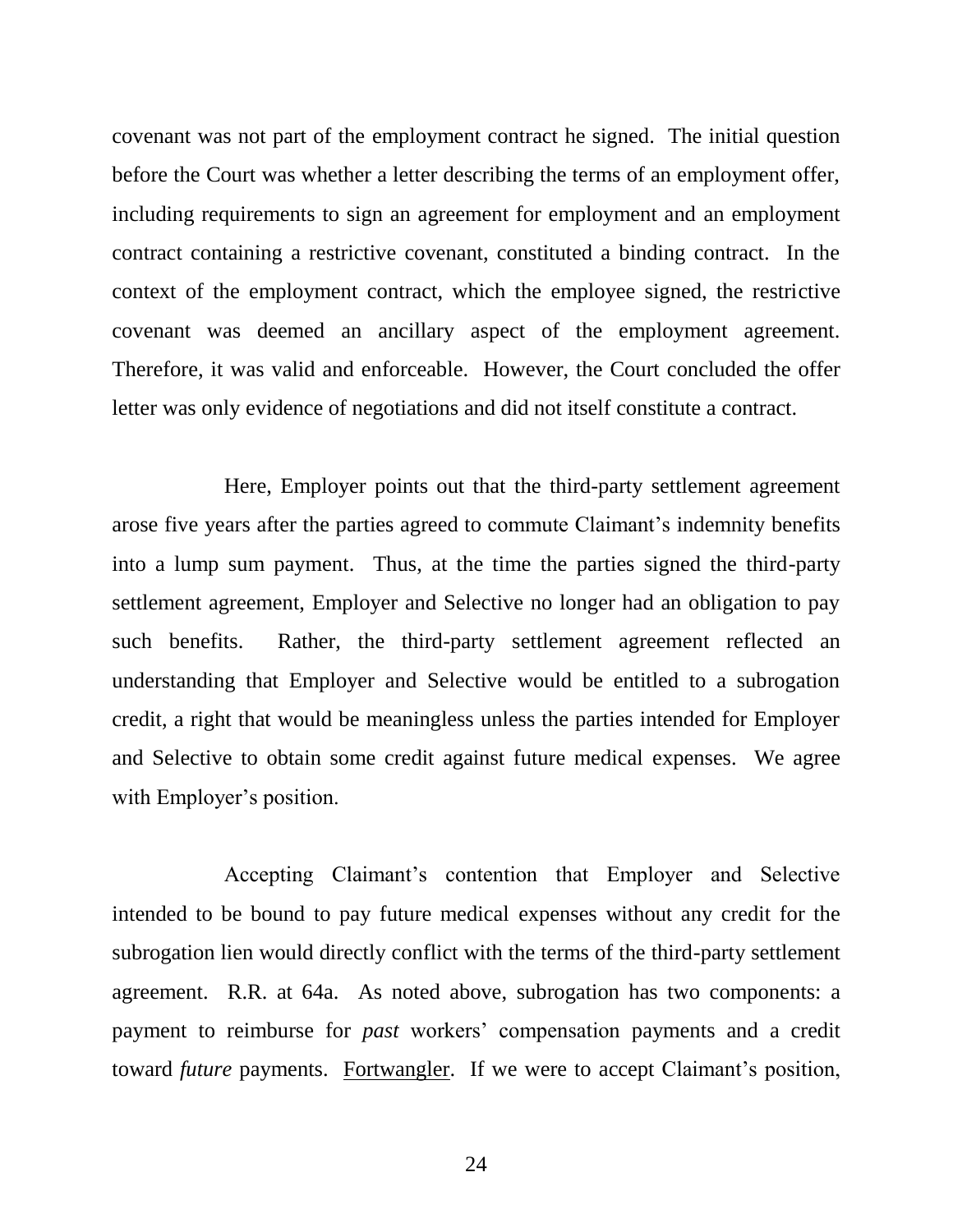both the policy underlying an employer's right to subrogation and the notion of credit for past and future payments for costs arising for a work injury would be rendered meaningless here.

Moreover, Claimant's argument is belied by the fact that through the third-party settlement agreement, the parties agreed that the \$189,416.27 balance of Claimant's third-party recovery "shall constitute [a] fund for credit against future workers' compensation payable, subject to reimbursement to [C]laimant of expenses of recovery at the rate of 37% on credit used." R.R. at 64a. Thus, under the terms of the agreement, Employer would be liable to Claimant for 37% of future medical expenses up to the balance of recovery. F.F. No. 3. Claimant's arguments to the contrary would render this contract language illusory.

Further, we reject Claimant's characterization of the letters, as they do not clearly evidence any agreement terms, let alone consideration. Also, while the letters appear to suggest that *Claimant* viewed the payment of approximately \$81,000 as a resolution of the entire subrogation lien, the language of the March 8, 1999 letter (in which Claimant's counsel noted "the lien of [Selective] can be satisfied in full with payment of \$81,627.87") reflects nothing more than what the parties agreed to in the third-party settlement agreement. R.R. at 51a. This is generally accomplished in a subrogation settlement lump sum payment for *past* workers' compensation indemnity benefits where no *future* indemnity benefits are at issue.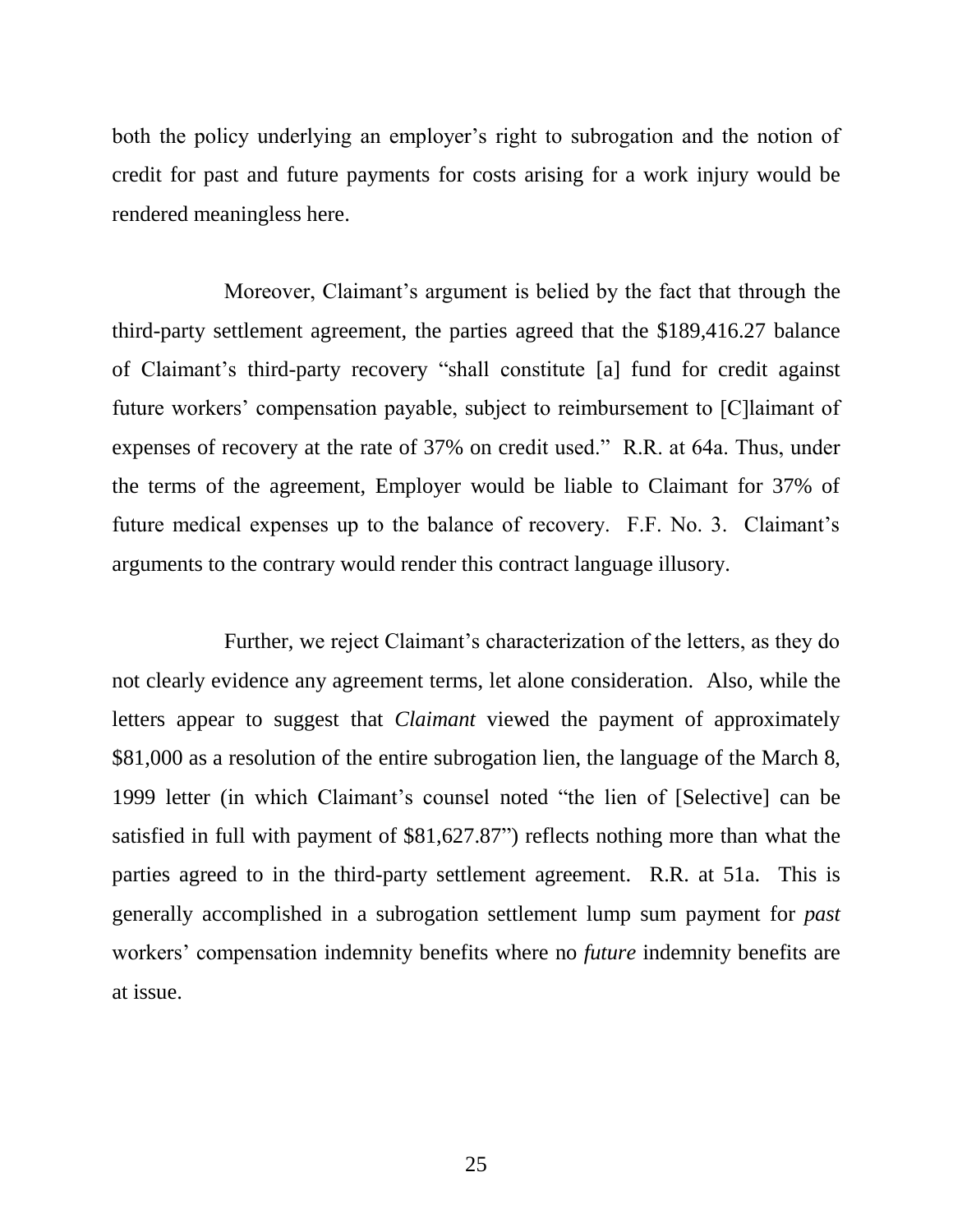In addition, the final paragraph of the March 8, 1999 letter states: "By being able to resolve the lien in this manner, I would ask that [Selective] remain responsible for payment of future medical expenses incurred by [Claimant]." Id. (emphasis added). This statement indicates, at most, a request, and not a condition for payment of the lump sum amount. We view the language as reflecting payment of an agreed amount, representing the liquidated subrogation lien for *past* indemnity and medical expenses Selective already paid. The language Claimant relies on to support his claim that Selective agreed not to seek a subrogation credit against *future* medical expenses simply reflects the status quo. Indeed, there was no question that Selective would remain liable for future medical expenses related to Claimant's work injury. This is all set forth in the third-party settlement agreement. R.R. at 64a. And, as indicated above, the agreement itself makes clear that not only would Selective be responsible for such expenses, but also that Claimant's third-party recovery would remain subject to the subrogation lien. Id.

# **2. Alleged Waiver of Section 319 Rights a. Contentions**

Claimant next contends where, as here, it is shown that an employer agreed to release its rights to a claim for credit against future medical expenses, Section 319 of the Act does not apply. Claimant argues this Court previously held that an employer can agree to release or waive its right to a credit against future compensation. See Bayush v. Workmen's Comp. Appeal Bd. (Conemaugh Twp.), 534 A.2d 853 (Pa. Cmwlth. 1987).

In Bayush, Claimant asserts, the issue was whether the employer waived or relinquished its rights to a credit against future compensation. In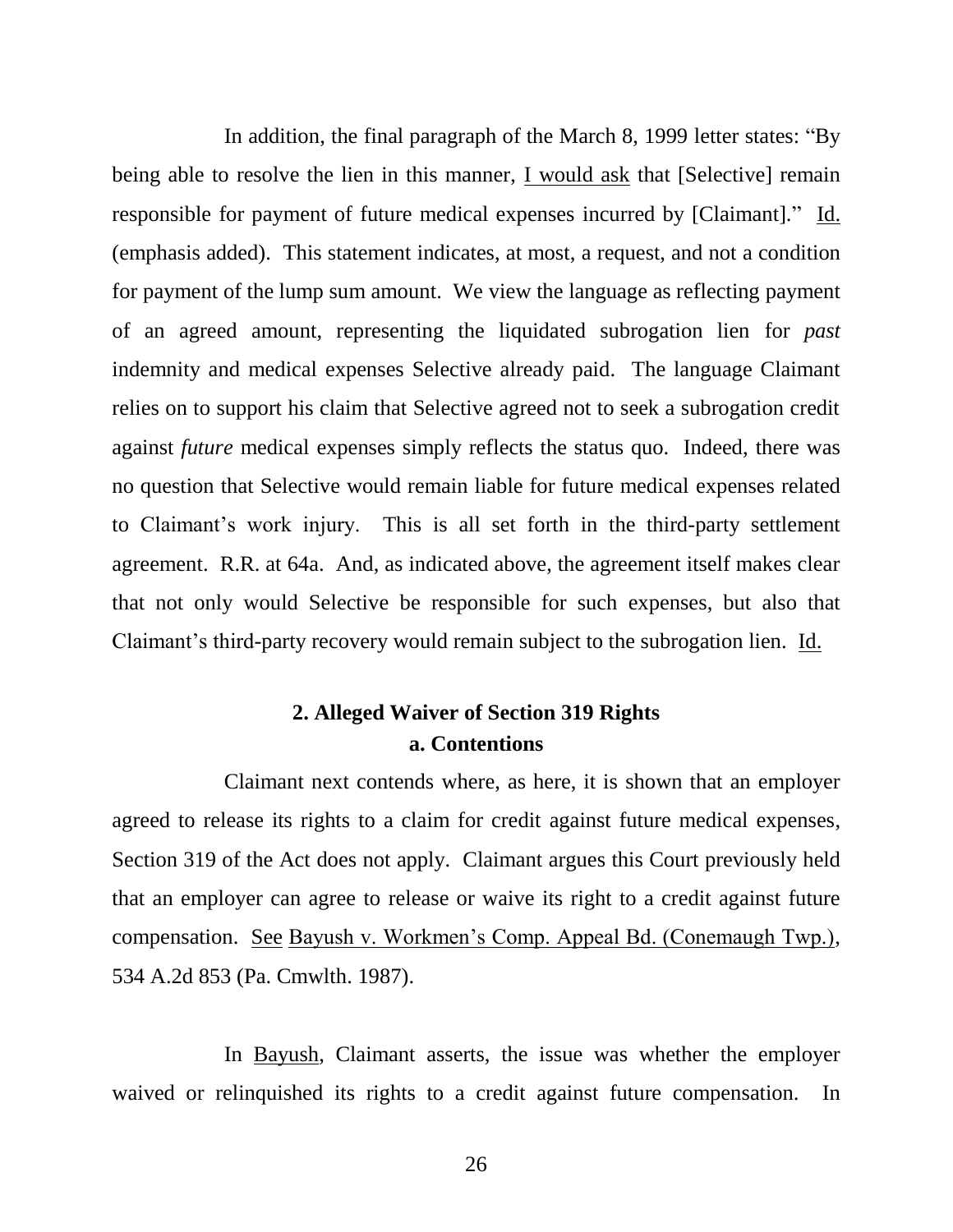Bayush, like here, Claimant argues, there was an exchange of letters, documents and checks. Claimant maintains that in Bayush, unlike here, the issue of releasing the claim for future credit was never communicated between the parties. This finding (that there was no communication) was the determinative factor that this Court considered in holding the employer did not agree to waive or release its Section 319 rights. However, Claimant contends, application of Bayush compels a different result here as it is clear that Selective's acceptance of the check constituted a waiver or release of Employer's Section 319 rights as to a future credit. Stated differently, Claimant contends, there was appropriate communication between the parties here establishing a wavier or release by Employer.

#### **b. Analysis**

For the reasons set forth above, we reject Claimant's argument that Employer waived its right to a future subrogation credit. Claimant again relies on the letters his counsel sent to Selective to support his claim that Selective's actions—accepting the check and not disavowing the language contained in the letters—resulted in a knowing and binding waiver of its rights.

While an employer may waive such rights, the record must show the waiver was clear and supported by consideration. Fortwangler. Here, the supposed waiver is not clear, and it is not supported by consideration. As explained above, there was no clear waiver of Employer's rights; rather, there was a request from Claimant's counsel addressed to a person without authority to agree to the request. In addition, an authorized agent of Selective did not directly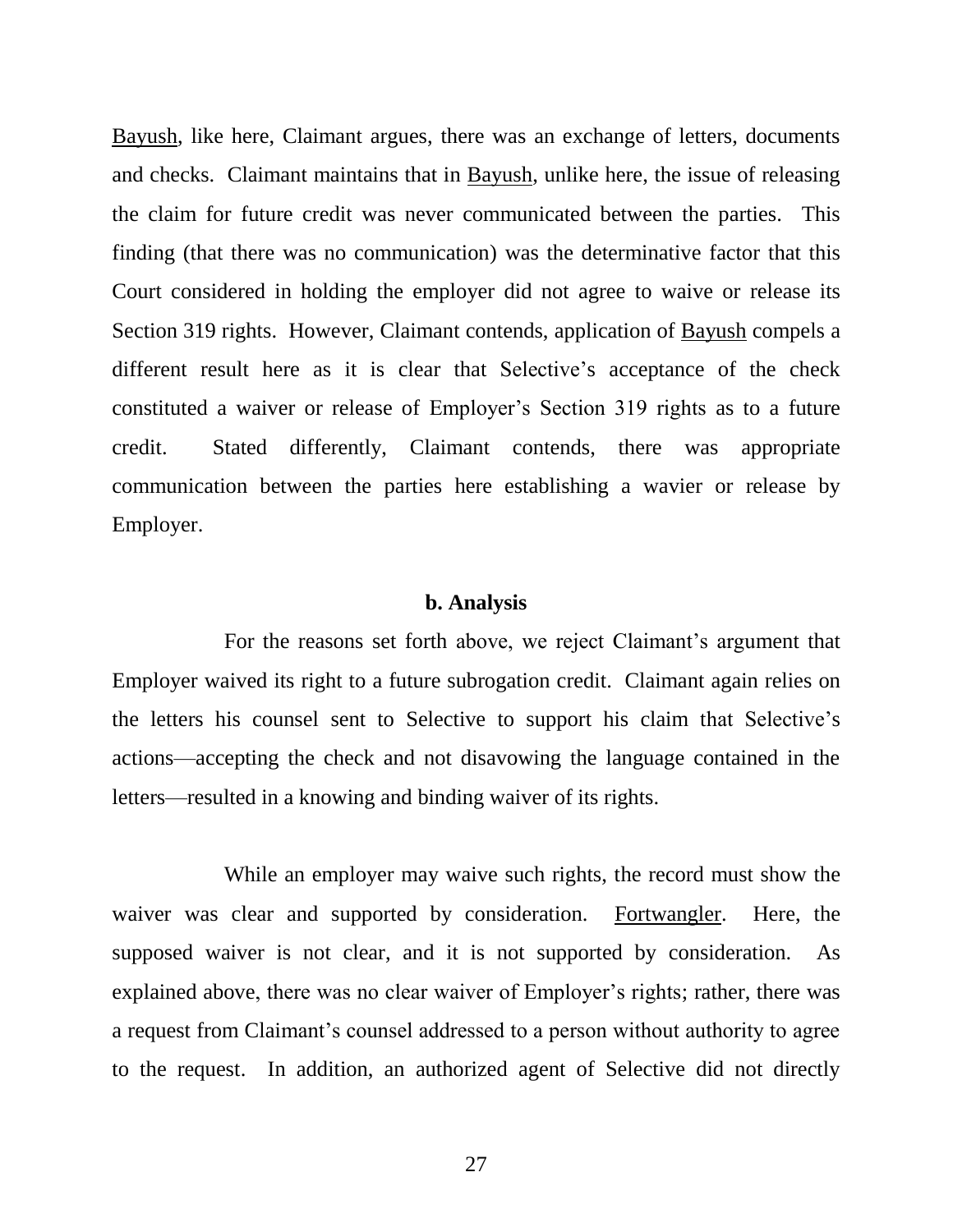respond to counsel's request, and Selective's subsequent actions were ambiguous. Claimant's arguments to the contrary are not supported by the findings made by the WCJ. Further, Claimant's reimbursement to Selective of the lump sum representing past compensation paid does not constitute consideration, as that payment was one to which Employer was already entitled.

While Claimant attempts to distinguish Bayush, in which this Court determined the record supported a finding that the employer did not agree to relinquish its rights under Section 319, our review of the WCJ's findings here reveal that the proffered distinction is not a valid one. To that end, the WCJ credited Bell's uncontradicted testimony that she received the lien reimbursement check and Claimant's counsel's May 26, 1999 letter, that she lacked authority to agree to the interpretation of the future installments of compensation as outlined in Claimant's counsel's May 26, 1999 letter, and that she did not respond to the May 26, 1999 letter. F.F. Nos. 6(d)-(f), 7; R.R. at 17a-18a; 20a-22a.<sup>10</sup> Based on these findings, the Board properly recognized that "[t]he testimony accepted by the WCJ

l

 $10$  As the ultimate fact-finder in workers' compensation cases, the WCJ "has exclusive province over questions of credibility and evidentiary weight …." A & J Builders, Inc. v. Workers' Comp. Appeal Bd. (Verdi), 78 A.3d 1233, 1238 (Pa. Cmwlth. 2013). The WCJ may accept or reject the testimony of any witness in whole or in part. Id.

Moreover, "[i]t is irrelevant whether the record contains evidence to support findings other than those made by the WCJ; the critical inquiry is whether there is evidence to support the findings actually made." Furnari v. Workers' Comp. Appeal Bd. (Temple Inland), 90 A.3d 53, 60 (Pa. Cmwlth. 2014) (citation omitted). We examine the entire record to see if it contains evidence a reasonable person might find sufficient to support the WCJ's findings. Id. If the record contains such evidence, the findings must be upheld, even though the record may contain conflicting evidence. Id. Additionally, we must view the evidence in the light most favorable to the prevailing party and give it the benefit of all inferences reasonably deduced from the evidence. Id.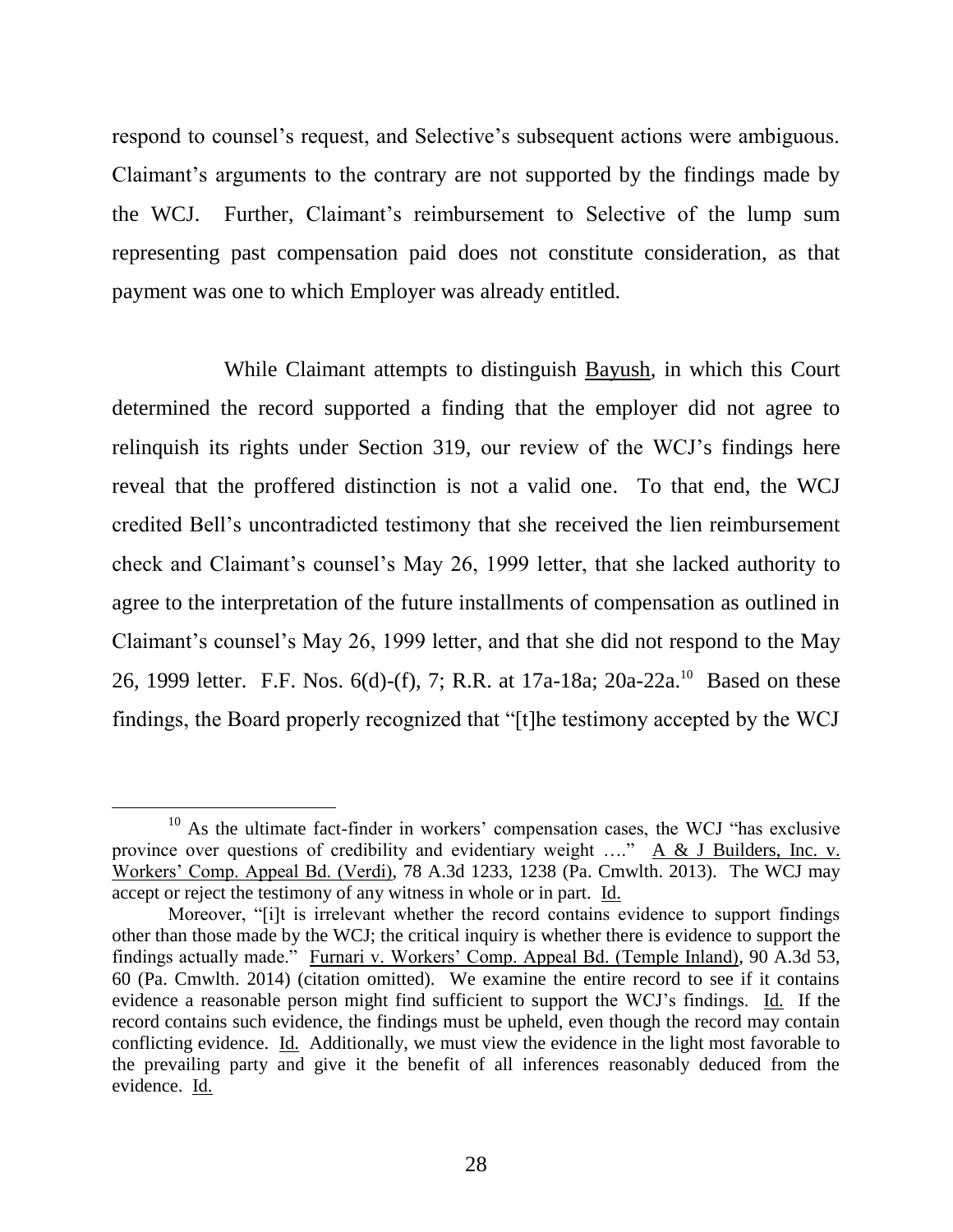undermines Claimant's contention that [Employer] chose to waive its right to further subrogation." Bd. Op. at 9.

In Bayush, this Court reiterated our Supreme Court's holding that "[t]he same elements are necessary to show the existence of an 'accord and satisfaction' as to show the existence of any contract." Id. at 858 (quoting Brunswick Corp. v. Levin, 276 A.2d 532, 534 (Pa. 1971)). A "meeting of the minds" must be shown. Id. (quoting Suits To Use v. Aetna Casualty & Surety Co., 161 A. 592 (Pa. Super. 1932)). Here, as discussed above, no meeting of the minds was shown. Indeed, as the Board explained, "Given the absence of a specific agreement and [Bell's] credible testimony, we cannot agree that Claimant proved the existence of a binding contract preventing relief." Bd. Op. at 8.

# **3. Equitable Estoppel a. Contentions**

As a final issue, Claimant contends Employer should be equitably estopped from asserting a claim for credit. As indicated above, Claimant argues Employer sat silent for 13 years and complied with the agreement it entered into with Claimant. Thus, Claimant asserts, if Employer is permitted to modify the third-party settlement agreement, hardship and prejudice to Claimant can be presumed given the nature and severity of his injury and the costs associated with treatment for his work injury.

#### **b. Analysis**

Claimant does not provide a sufficiently developed argument on this point for this Court to address this issue; therefore, it is waived. City of Phila. v.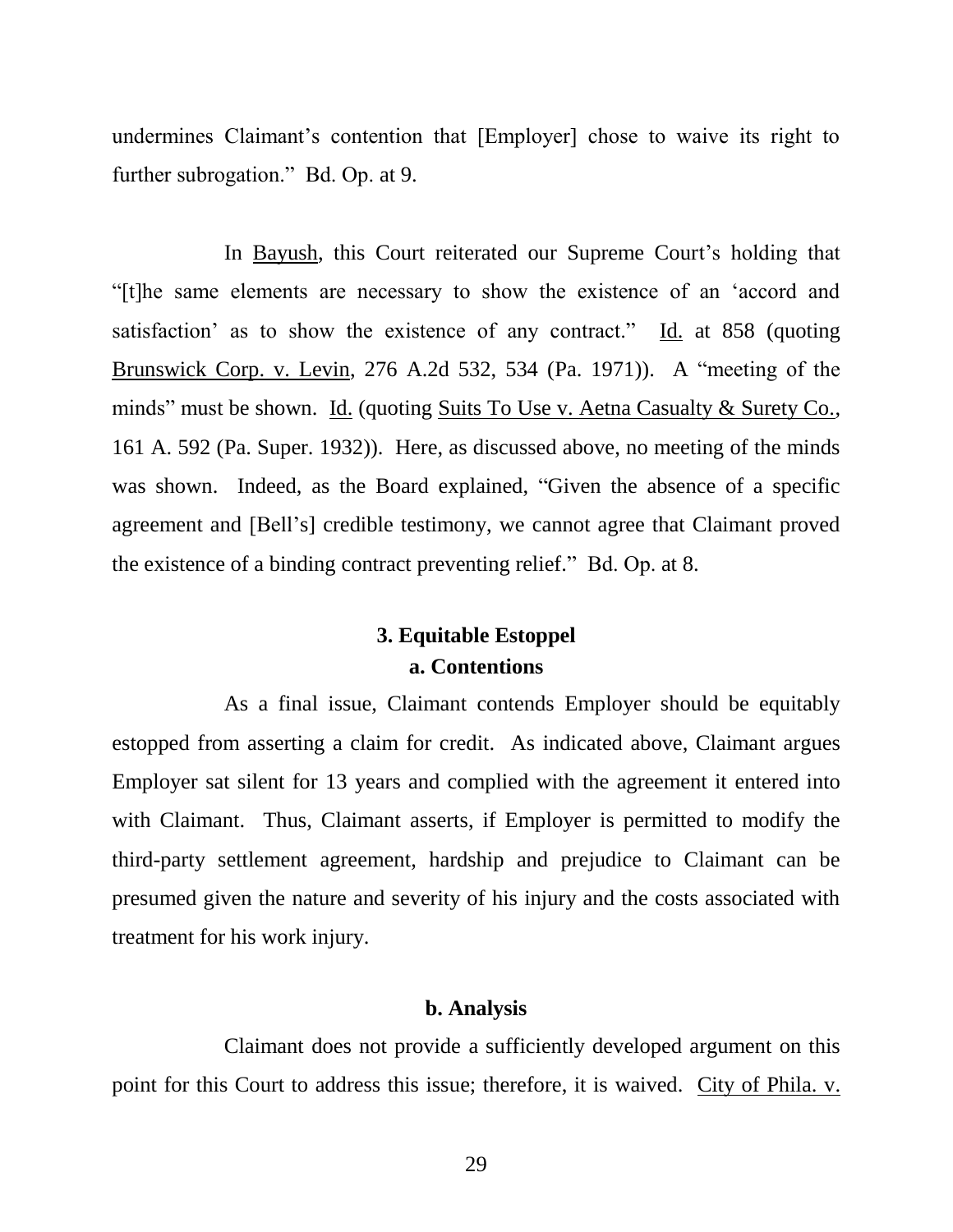Berman, 863 A.2d 156 (Pa. Cmwlth. 2004) (failure to develop issue in argument section of brief constitutes waiver). Further, Claimant points to no record evidence that would support his claim that he will suffer prejudice or hardship.

Moreover, the two essential elements of equitable estoppel are an inducement, and a justifiable reliance on the inducement. Bayush. The party asserting the estoppel bears the burden of proving it by clear and convincing evidence. Id. As the Board aptly recognized, "[b]y virtue of his acceptance of [Bell's] testimony, the WCJ determined that the parties had never agreed to release [Employer's] right to future credit. Thus, there is no admission upon which Claimant can rely." Bd. Op. at 9. As a result, even if we were to address the merits of Claimant's equitable estoppel argument, the record does not support it.

More importantly, in Thompson v. Workers' Compensation Appeal Board (USF&G Company), 781 A.2d 1146 (Pa. 2001), our Supreme Court analyzed an employer's right to subrogation in light of equitable principles. The Court concluded an employer's right to subrogation is generally absolute, unless the employer engages in deliberate, bad faith conduct. It stated: "The statute is clear and unambiguous. It is written in mandatory terms and, by its terms, admits of no express exceptions, equitable or otherwise. Furthermore, it does more than confer a 'right' of subrogation upon the employer; rather, subrogation is automatic." Id. at 1151. The Court further explained:

> [T]his Court cannot ignore the fact that the subrogation right at issue here does not derive from common law judicial authority but, rather, is expressly granted by the [Act]. When the General Assembly adopted subrogation as a statutory matter in the workers' compensation context, it provided for no equitable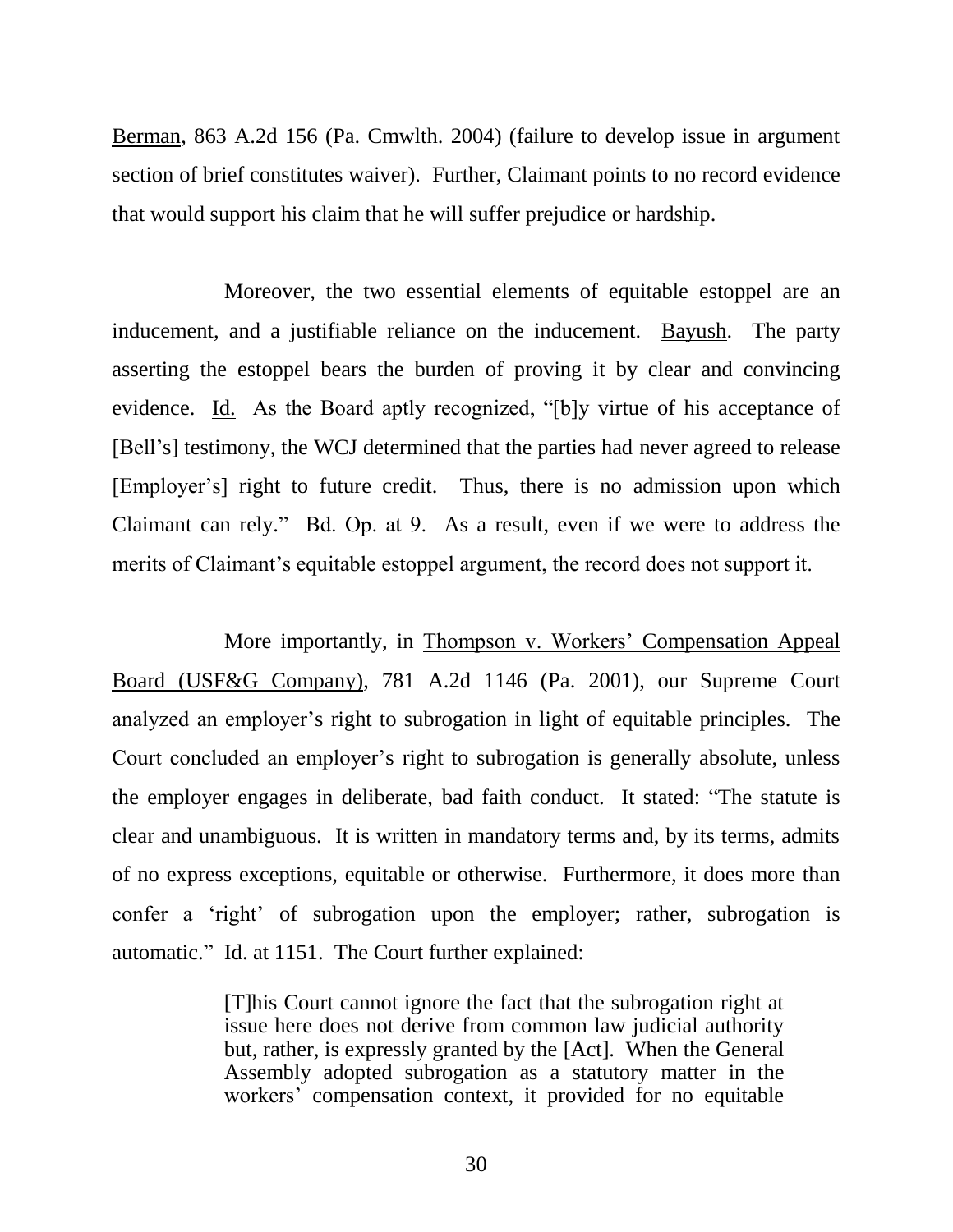exceptions that would eliminate the employer's subrogation right. Rather, the General Assembly determined that the employer was entitled to subrogation whenever an employee's injuries, for which the employer paid compensation, were caused by a third party and the employee received a recovery for the compensable injuries from that third party.

It is not difficult to see why the General Assembly might reach such a conclusion. The [Act] balances competing interests. The Act obliges subscribing employers to provide compensation to injured employees, regardless of fault, either through insurance or self-insurance. In exchange, employers are vested with two important rights: the exclusivity of the remedy of workers['] compensation and the concomitant immunity from suit by an injured employee; and the absolute right of subrogation respecting recovery from third-party tortfeasors who bear responsibility for the employee's compensable injuries. This leads to the conclusion that an employer who complies with its responsibilities under the [Act] should not be deprived of one of the corresponding statutory benefits based upon a court's *ad hoc* evaluation of other perceived 'equities.' Had the General Assembly intended to introduce such uncertainty into an otherwise balanced and certain scheme of relative responsibility, it could have done so expressly or by use of less certain language. The General Assembly already having weighed the equities, it would be inappropriate for this Court to approve of *ad hoc* equitable exceptions to subrogation.

Id. at 1153 (emphasis added); see also Superior Lawn Care v. Workers' Comp. Appeal Bd. (Hoffer), 878 A.2d 936 (Pa. Cmwlth. 2005) (reversing Board order that determined an employer's right to subrogation was barred by doctrine of laches based on the employer's eight-year delay in asserting its rights in the absence of deliberate, bad faith conduct by the employer).

However, the Court noted, "there may be circumstances where an employer undertakes in deliberate bad faith to subvert a third party suit brought by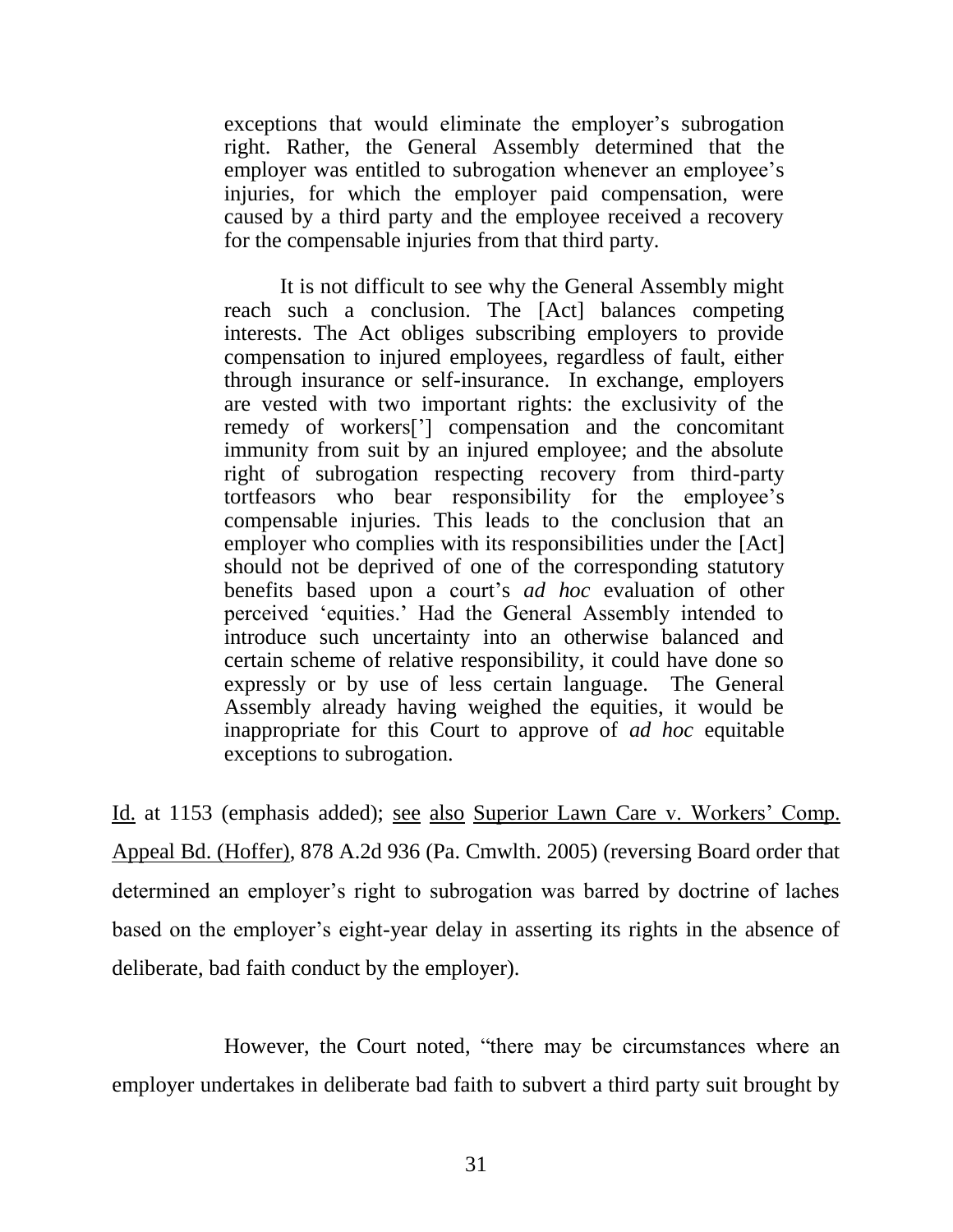its employee" and that such circumstances "may require a different calculus." Id. at 1154. The Supreme Court stated nothing in its opinion should be "construed as suggesting that subrogation would be appropriate in the face of deliberate, bad faith conduct on the part of the employer." Id.

Here, Claimant makes no assertion that Employer or Selective engaged in any deliberate, bad faith conduct. Further, the WCJ made no such findings. As such, even if Claimant fully developed his equity arguments, $^{11}$  it is unclear how they could compel the result he seeks in light of our Supreme Court's pronouncements in Thompson.

### **IV. Conclusion**

For all the foregoing reasons, we affirm the Board's order that affirmed the WCJ's decision granting Employer's petition to modify the thirdparty settlement agreement.

l

ROBERT SIMPSON, Judge

<sup>&</sup>lt;sup>11</sup> In a footnote, Claimant asserts: "For all the reasons set forth in this Brief, Claimant also submits that the equitable defense of laches is applicable here while at the same time acknowledging the cases of Thompson v. [Workers' Comp. Appeal Bd. (USF&G Co.)], 781 A.2d 1146 (Pa. 2001); Superior Lawn Care [v. Workers' Comp. Appeal Bd. (Hoffer), 878 A.2d 936 (Pa. Cmwlth. 2005)]." Pet'r's Br. at 18 n.16. As with his equitable estoppel claim, Claimant does not develop this argument; thus, it is waived. City of Phila. v. Berman, 863 A.2d 156 (Pa. Cmwlth. 2004). Further, as Claimant appears to concede, even if properly preserved, this claim would fail based on the Supreme Court's decision in Thompson, discussed at length above.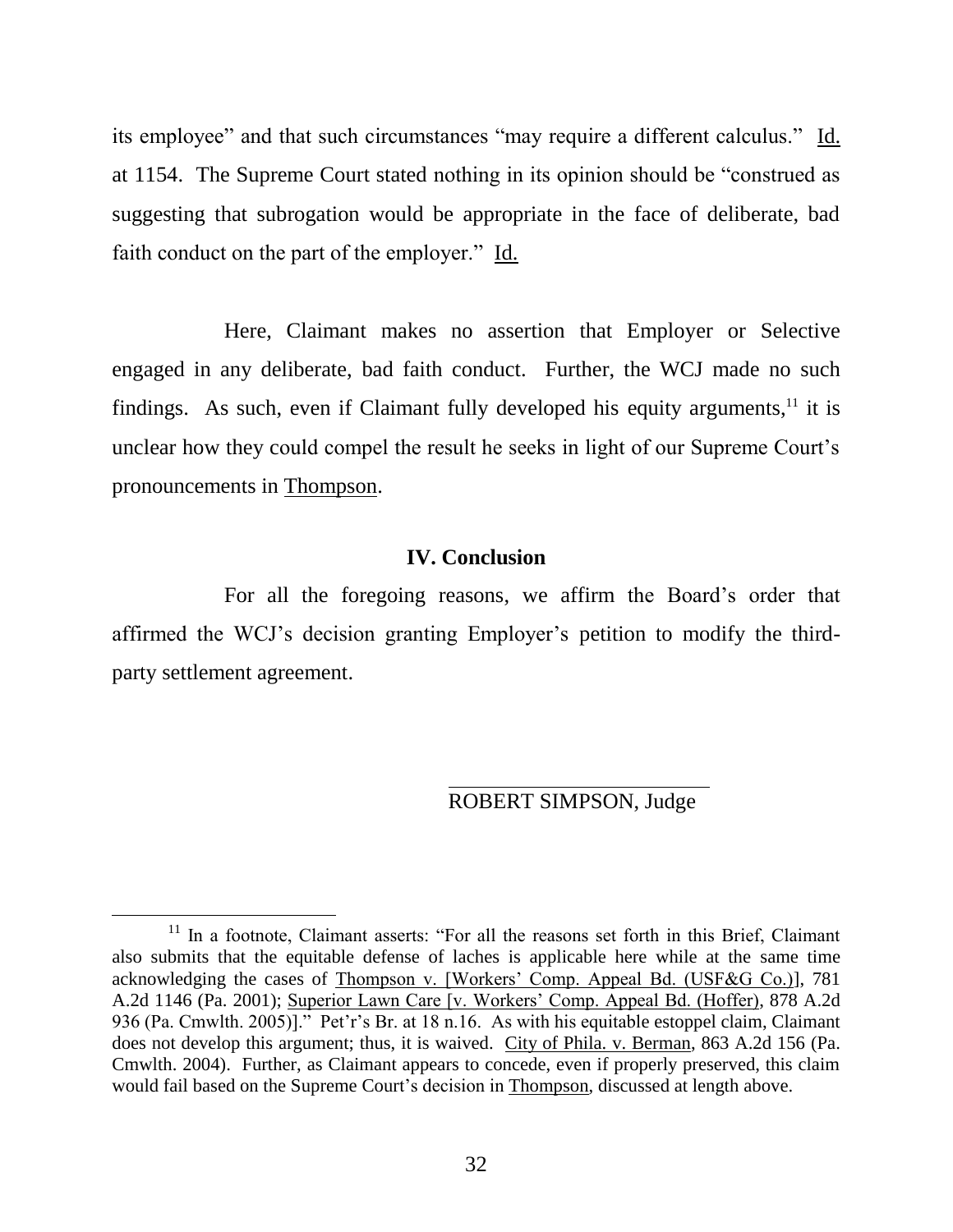# **IN THE COMMONWEALTH COURT OF PENNSYLVANIA**

| Craig M. Whitmoyer,                 |                   |
|-------------------------------------|-------------------|
| Petitioner                          |                   |
|                                     |                   |
| V.                                  | No. 614 C.D. 2015 |
|                                     |                   |
| <b>Workers' Compensation Appeal</b> |                   |
| Board (Mountain Country Meats),     |                   |
| Respondent                          |                   |

# **O R D E R**

**AND NOW**, this  $1<sup>st</sup>$  day of December, 2016, the order of the Workers' Compensation Appeal Board is **AFFIRMED**.

ROBERT SIMPSON, Judge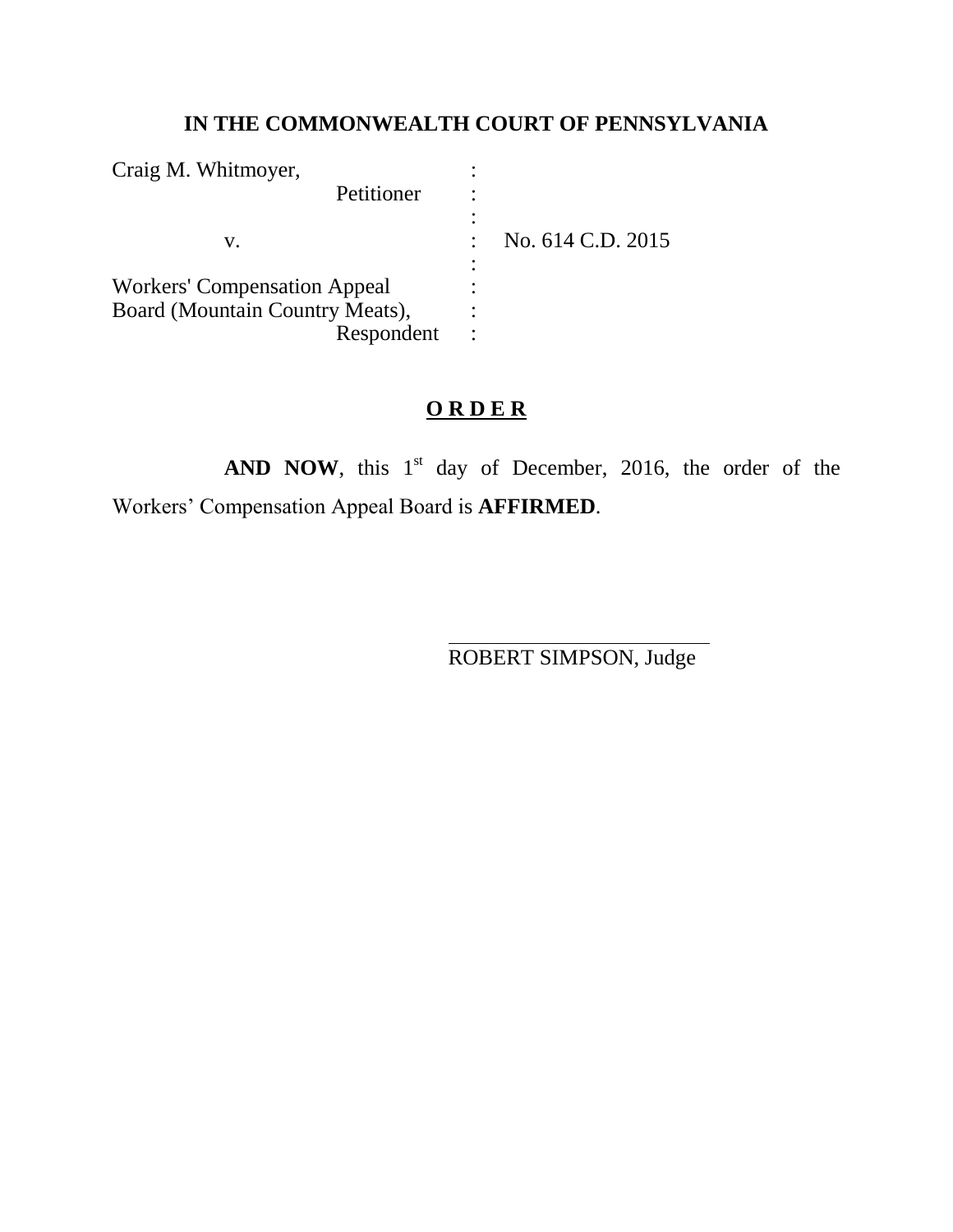#### IN THE COMMONWEALTH COURT OF PENNSYLVANIA

| Craig M. Whitmoyer,             |                                |
|---------------------------------|--------------------------------|
| Petitioner                      |                                |
|                                 |                                |
| V.                              | $\therefore$ No. 614 C.D. 2015 |
|                                 | : Argued: September 14, 2016   |
| Workers' Compensation Appeal    |                                |
| Board (Mountain Country Meats), |                                |
| Respondent                      |                                |

## BEFORE: HONORABLE MARY HANNAH LEAVITT, President Judge HONORABLE ROBERT SIMPSON, Judge HONORABLE P. KEVIN BROBSON, Judge HONORABLE PATRICIA A. McCULLOUGH, Judge HONORABLE ANNE E. COVEY, Judge HONORABLE JULIA K. HEARTHWAY, Judge HONORABLE JOSEPH M. COSGROVE, Judge

## DISSENTING OPINION BY PRESIDENT JUDGE LEAVITT FILED: December 1, 2016

The thorough and well-written opinion of the majority construes "compensation" in Section 319 of the Workers' Compensation Act  $(Act)^{1}$  to mean both medical and disability compensation whenever it appears in Section 319. However, the majority's construction gives no effect to the word "instalment" and, thus, I respectfully dissent.

On January 2, 1993, Craig Whitmoyer (Claimant) lost part of his right arm in an accident while working for Mountain Country Meats (Employer), entitling him, *inter alia*, to a specific loss benefit of 370 weeks of compensation. In December 1994, the parties commuted Claimant's specific loss benefits for a lump-sum payment of approximately \$70,000, which left Employer responsible

 $\overline{a}$ 

<sup>1</sup> Act of June 2, 1915, P.L. 736, *as amended*, 77 P.S. §671.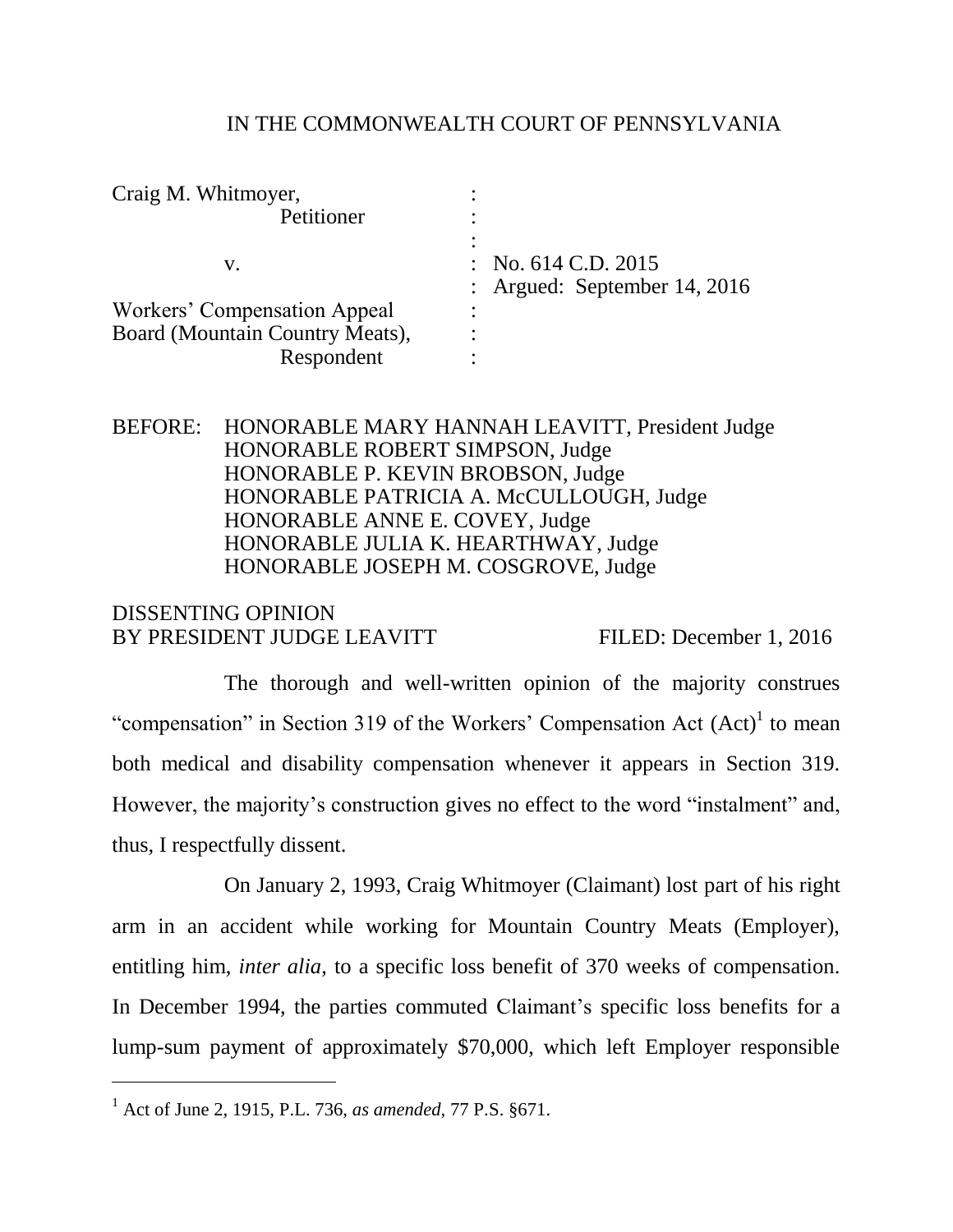only for medical expenses. Claimant subsequently received a tort claim recovery for his work injury in the amount of \$300,000 from Hollymatic Corporation and Dantro Associates, Inc.

On May 26, 1999, Claimant's counsel remitted a check in the amount of \$81,627.87 to satisfy Employer's net subrogation lien along with a letter that stated, in relevant part, as follows:

> Enclosed please find our check in the amount of \$81,627.[87], representing full payment of the workers' compensation lien in this matter.

> Please be advised that it is the claimant's position that no credit can be applied to future medical bills. Instead, under Section 319 such credit only applies to "future installments of compensation." *Future medical expenses does not constitute "installments of compensation*."

Reproduced Record at 63a (R.R. \_\_) (emphasis added). Because Claimant was no longer entitled to disability benefits and had commuted his specific loss benefits, Claimant believed that he was entitled to retain the entire remaining balance of the third-party recovery. Employer did not respond to Claimant's letter.

For the next 13 years, Employer paid Claimant's medical expenses, primarily for repair and replacement of his prosthetics. At no point during this period did Employer assert a right of reimbursement from the balance of Claimant's third-party recovery for these medical expenses. Then, in 2012, Employer filed the instant modification petition. Claimant responded that the modification should be denied for two reasons: Employer was not entitled to any credit against future medical expenses under Section 319 of the Act and,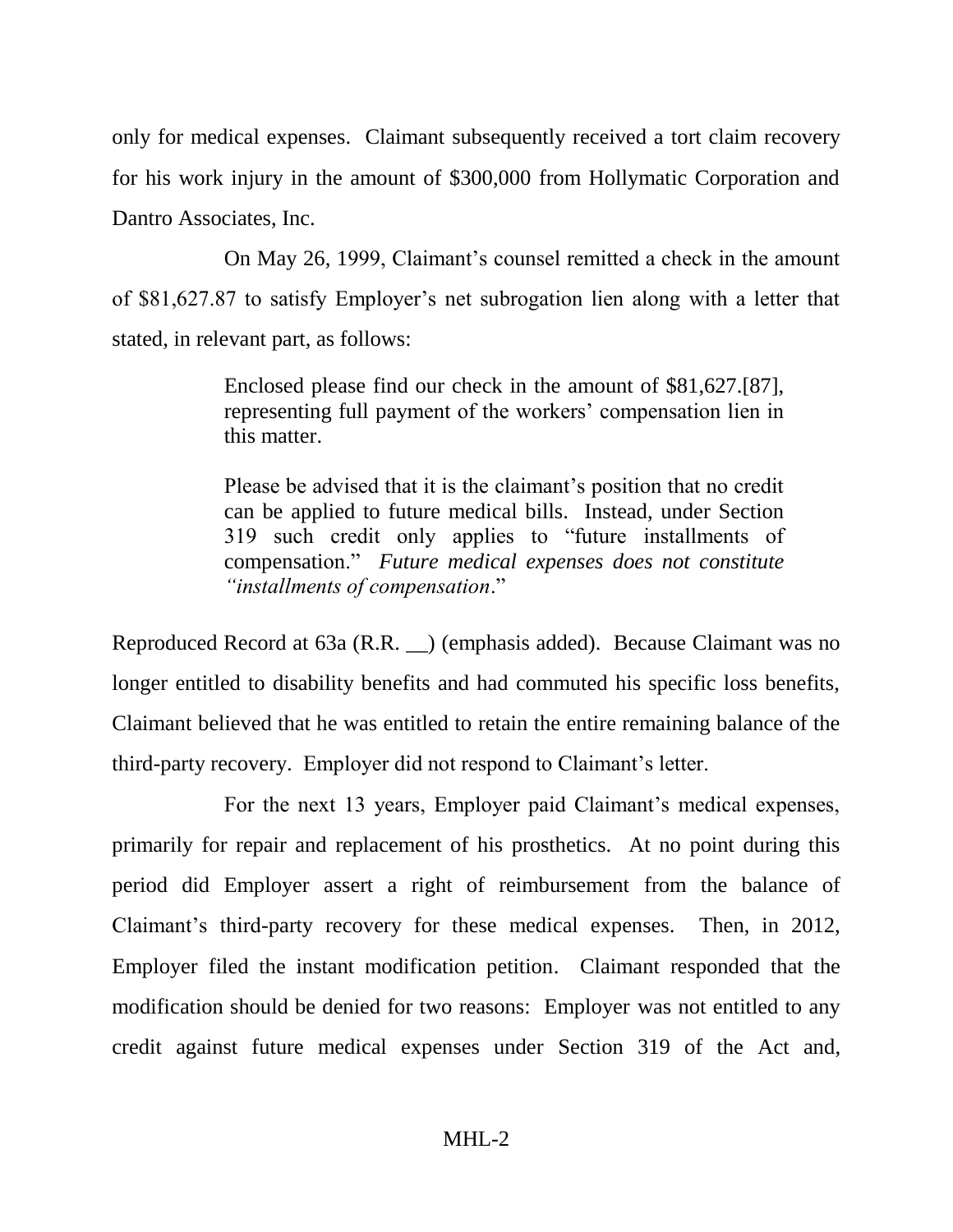alternatively, Employer had waived its right to subrogate its payment of future medical expenses.

Section 319 of the Act provides that an employer who pays workers' compensation is subrogated to the right of the claimant against a third-party tortfeasor who caused the injury. Section 319 states, in relevant part, as follows:

> Where the compensable injury is caused in whole or in part by the act or omission of a third party, the employer shall be subrogated to the right of the employe, his personal representative, his estate or his dependents, against such third party *to the extent of the compensation payable under this article* by the employer; reasonable attorney's fees and other proper disbursements incurred in obtaining a recovery or in effecting a compromise settlement shall be prorated between the employer and employe, his personal representative, his estate or his dependents. The employer shall pay that proportion of the attorney's fees and other proper disbursements that *the amount of compensation paid or payable at the time of recovery* or settlement bears to the total recovery or settlement. Any recovery against such third person in excess of the compensation theretofore paid by the employer shall be paid forthwith to the employe, his personal representative, his estate or his dependents, and shall be treated as an advance payment by the employer on account of any *future instalments of compensation*.

77 P.S. §671 (emphasis added).

 $\overline{a}$ 

The instant case turns on the meaning of the phrase "future instalments of compensation" found in Section  $319<sup>2</sup>$  Claimant acknowledges that Employer's accrued lien, *i.e.*, "the amount of compensation *paid or payable at the time of recovery*" set forth in Section 319, includes both disability benefits and

 $2$  The phrase "future instalments of compensation" was present in the original 1915 version of the Act.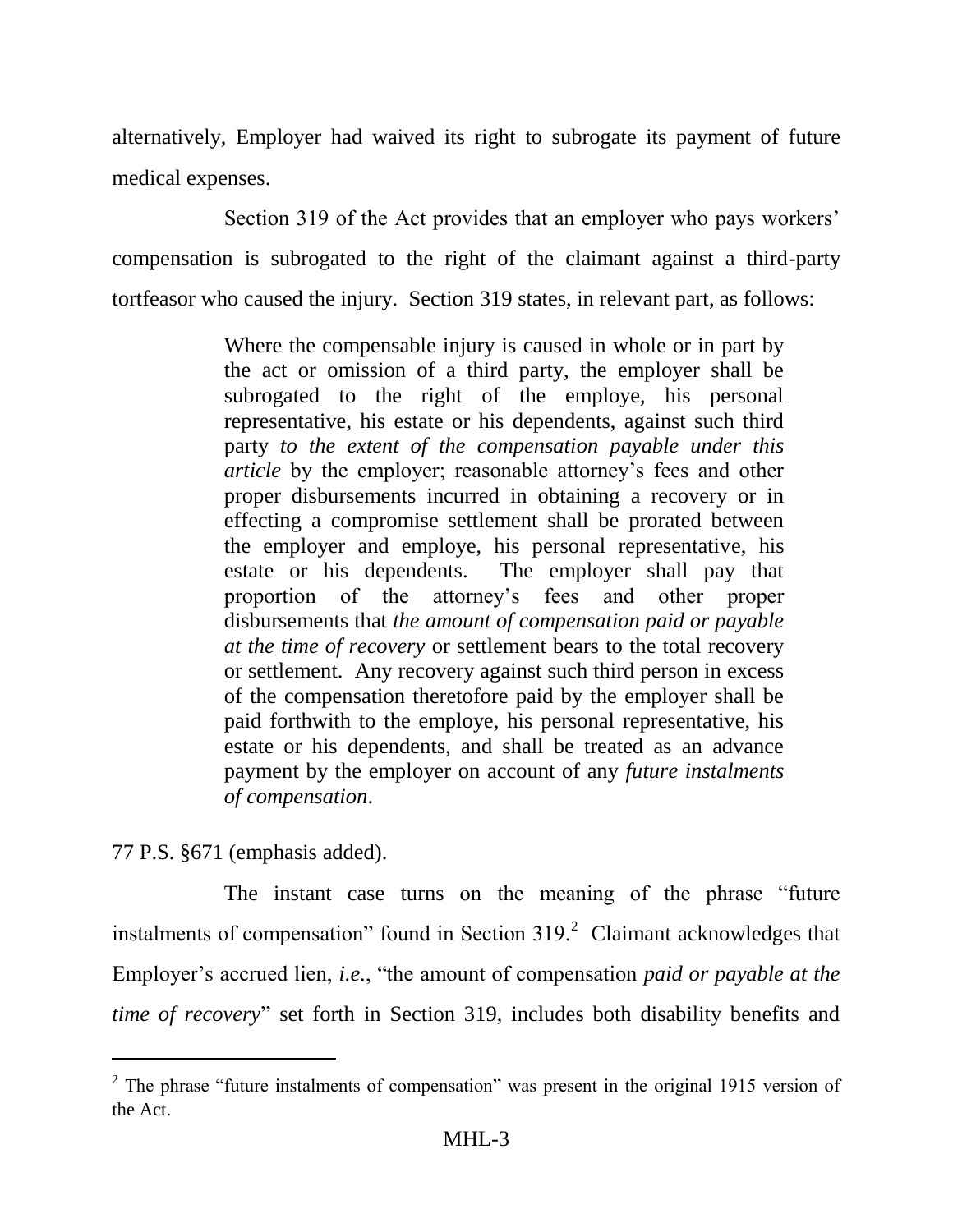medical expenses. 77 P.S. §671 (emphasis added). As such, Employer was entitled to be reimbursed for specific loss benefits and medical benefits it had paid up to the time of the third-party recovery. Claimant Brief at 10. However, Claimant argues that the "future instalments of compensation" refers only to future disability benefits and not future medical expenses.

In support, Claimant directs our attention to *Giant Eagle, Inc. v. Workers' Compensation Appeal Board (Givner)*, 39 A.3d 287, 298 (Pa. 2012), wherein our Supreme Court explained that the term "compensation," which appears in various contexts throughout the Act, "need not always include medical expenses." Claimant urges that we cannot ignore the word "instalments" which, he argues, can refer only to disability benefits. They are paid in weekly installments. By contrast, medical expenses are paid sporadically.

In further support, Claimant points to other provisions in the Act that link "instalment" to disability compensation. For example, Section 308 of the Act states, in relevant part, that "compensation payable under this article shall be payable in periodical *installments, as the wages of the employe were* payable before the injury." 77 P.S. §601 (emphasis added). By contrast, Section  $306(f.1)(1)(i)$  of the Act states that the "employer shall provide payment [for medical services] *as and when needed*." 77 P.S. §531(1)(i) (emphasis added). In short, the phrase "instalments of compensation" in Section 319 denotes regular payments made to replace wages. Medical compensation payments are sporadic and made "as and when needed."

Limiting "future instalments of compensation" to disability is logical because it is an amount that can be easily computed for purposes of settlement.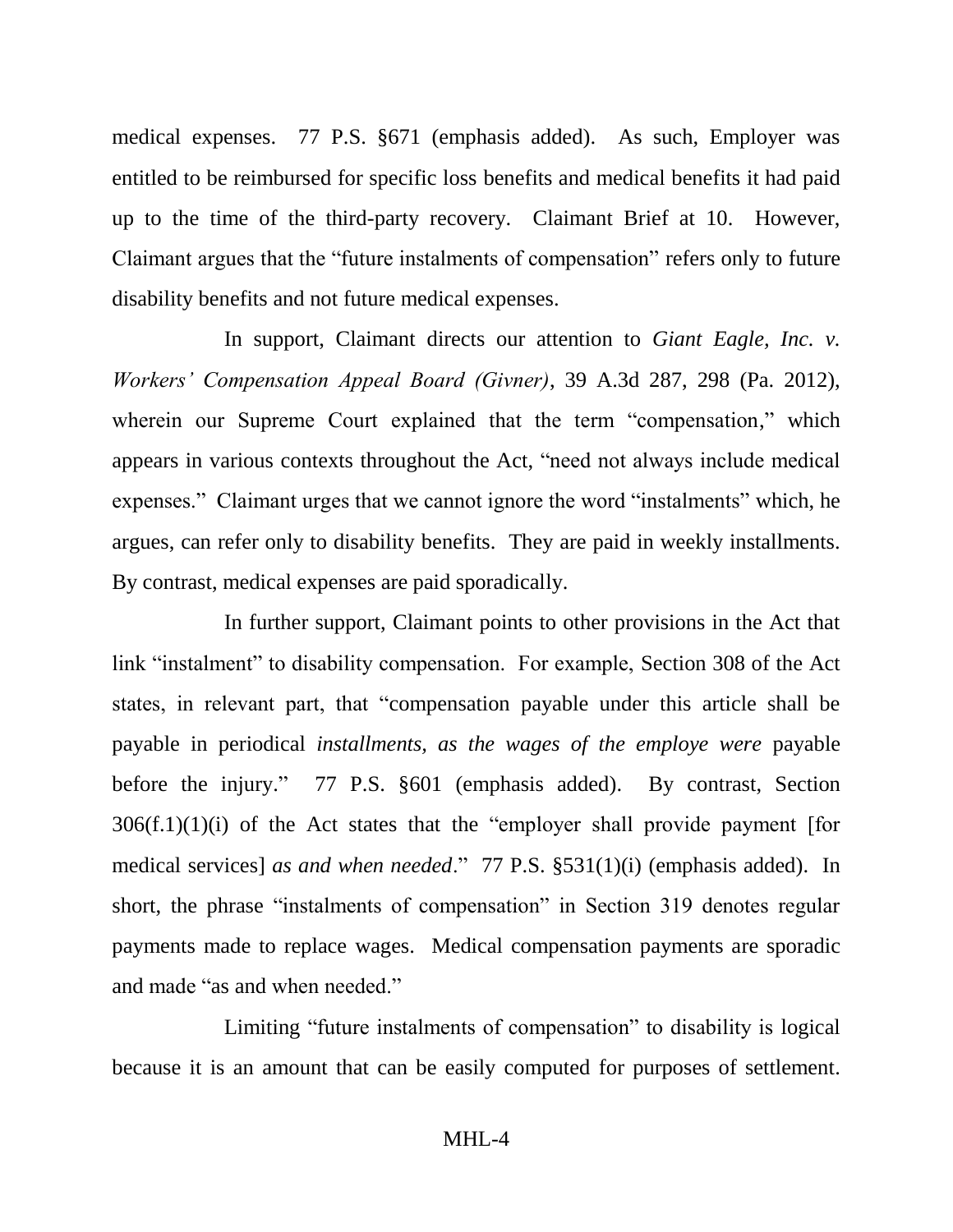Further, payments of disability benefits are made directly to a claimant. By contrast, medical benefits are remitted to a provider, not to the claimant, and in varying amounts after the employer adjusts the provider's invoice in accordance with the medical cost containment guidelines. It creates a "bookkeeping" nightmare" to keep track of the rate at which a claimant's balance of recovery is being depleted for medical expenses. Claimant Brief at 14.

The Act makes the employer responsible for all medical expenses related to the work injury, and a provider cannot hold the claimant responsible for any medical costs. Section  $306(f.1)(7)$  of the Act, 77 P.S.  $\S 531(7)$ . Giving the employer the right to recover medical expenses, after the accrued subrogation lien is resolved, effectively makes the claimant liable for future treatment of his work injury. This shift of responsibility from the employer to the claimant turns the statutory scheme on its head.

This is a case of first impression. Our courts have never interpreted the specific phrase "future instalments of compensation." The word "installment" is defined as "one of the parts into which a debt is divided when payment is made at intervals." MERRIAM-WEBSTER'S COLLEGIATE DICTIONARY  $605$  ( $10<sup>th</sup>$  ed. 2001). Payment of disability benefits are "made at intervals," and medical expenses are not. With respect to "compensation" in Section 319, the legislature used different terminology. Section 319 refers to "compensation *paid or payable* at the time of recovery or settlement" and then to "*future instalments* of compensation." (emphasis added). Instead of "payments," which would be symmetrical with "paid or payable," the legislature chose a different word, "instalments." I believe the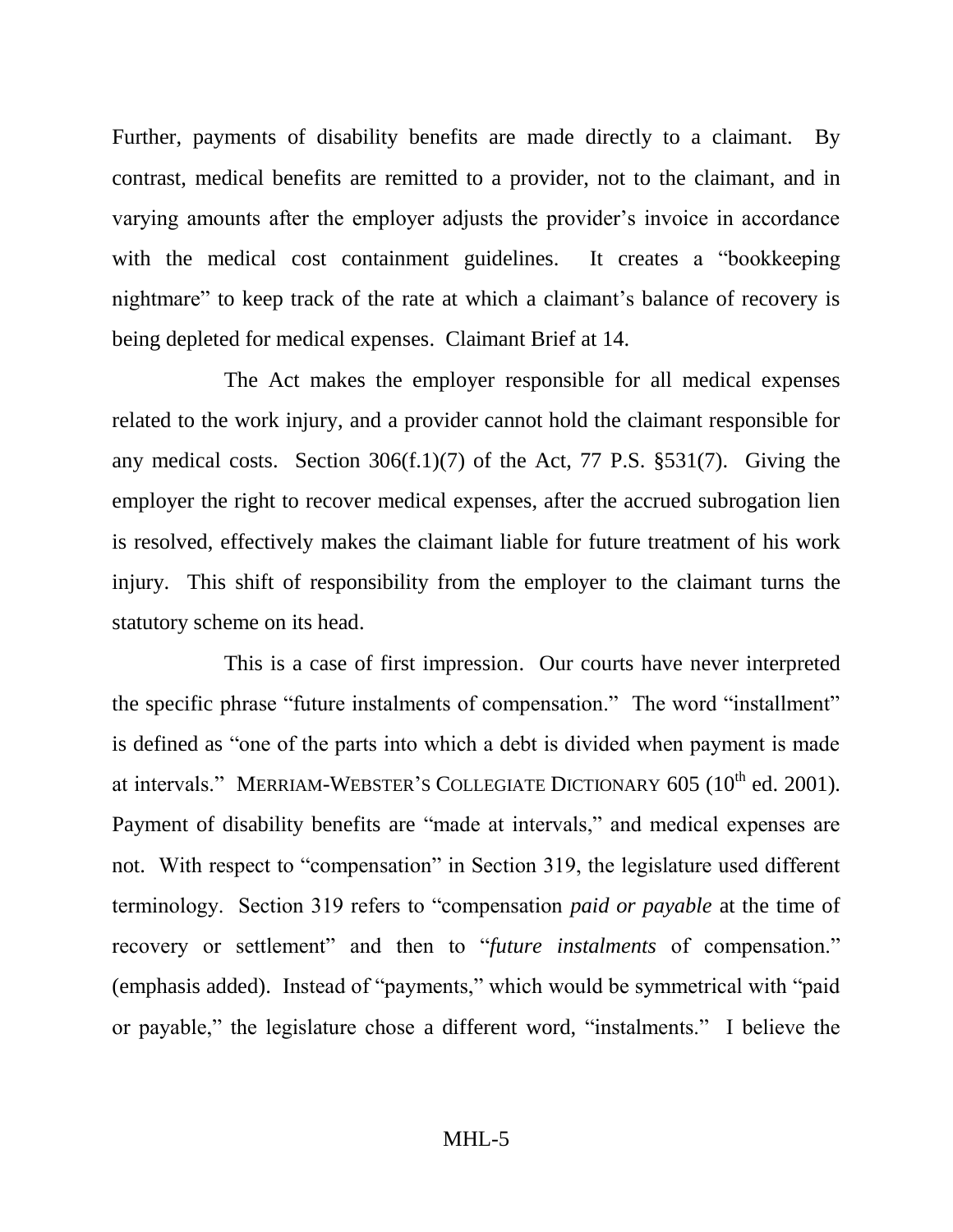choice was deliberate and intended to limit "compensation" to disability, which is paid at regular intervals.

In the alternative, Claimant argues that Employer waived its Section 319 rights. In support, Claimant relies on *Bayush v. Workmen's Compensation Appeal Board (Conemaugh Township)*, 534 A.2d 853 (Pa. Cmwlth. 1987), which established that an employer can waive its right to a credit for future compensation. In *Bayush*, we held that the employer had not done so because the insurance adjuster credibly testified that the issue had not been discussed. Claimant argues that unlike *Bayush*, the issue of responsibility for future medical expenses was discussed at the time of settlement. For the next 13 years, Employer acted in accordance with Claimant's view that the "future compensation" reference in the settlement agreement (LIBC-380) did not encompass medical expenses. R.R. 64a. Nor did Employer require the balance of the recovery be placed in escrow so that it could be drawn upon "as and when needed" to pay Claimant's medical expenses. The course of Employer's conduct expresses an implicit waiver of its right to claim a credit against Claimant's recovery.<sup>3</sup>

In Section 319, the legislature used the phrase "compensation paid or payable at the time of recovery" to effect the proration of the settlement at the time the "compromise settlement" is entered into by the claimant and the employer. The amount "in excess" thereof is an advance on "future instalments of compensation." The legislature did not say "future payments of compensation,"

 $\overline{a}$ 

 $3$  Any statutory right can be waived. I disagree that waiver of a statutory entitlement requires consideration to be effective. *Fortwangler v. Workers' Compensation Appeal Board (Quest Diagnostics)*, 113 A.3d 28 (Pa. Cmwlth. 2015), is distinguishable because it did not deal with the precise issue here, which is the meaning of "instalments."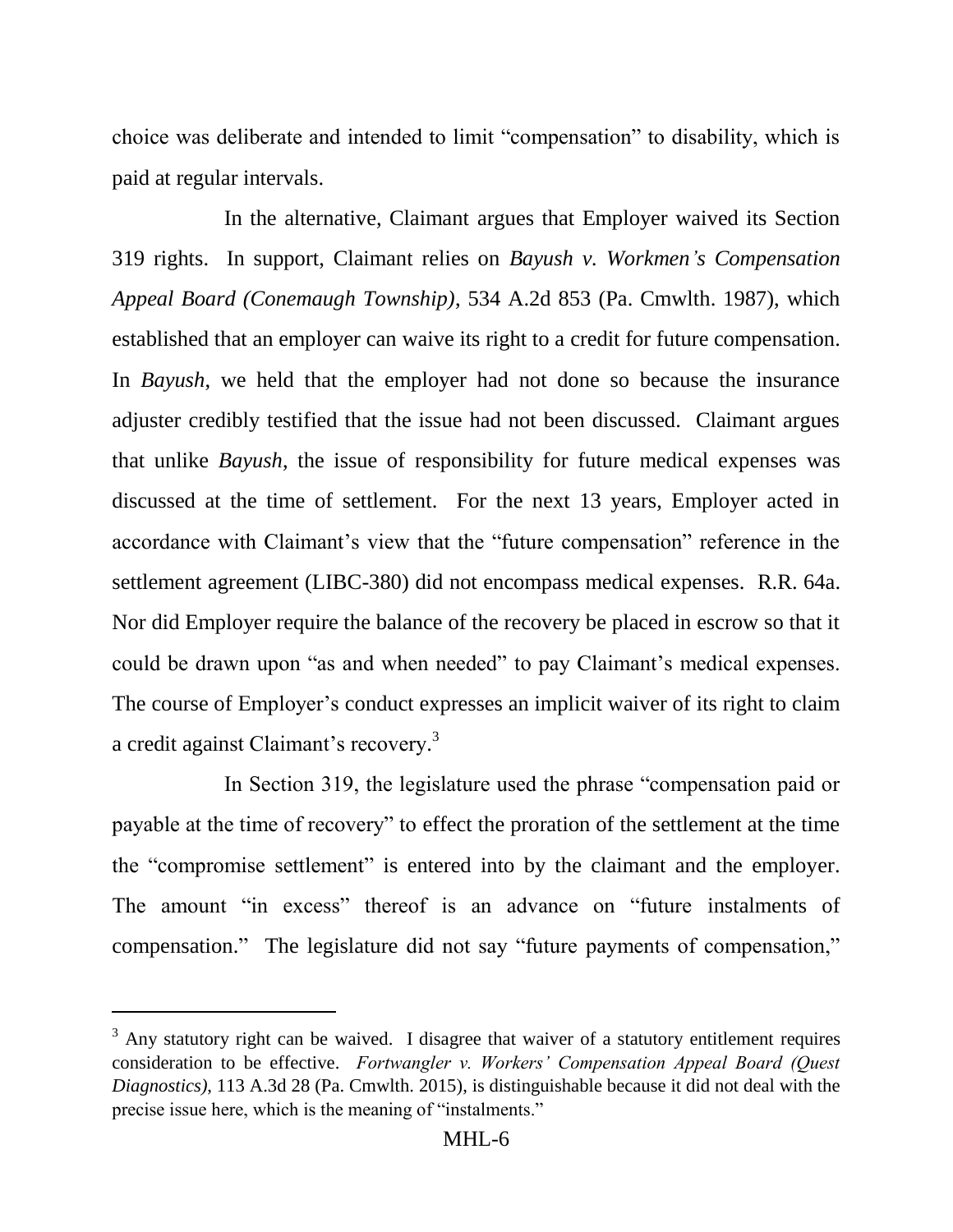which is how the majority construes the phraseology. I believe the legislature's choice of the phrase "instalments of compensation" was deliberate, and it was intended to limit an employer's future credits to disability compensation only.

For these reasons, I would reverse the Board's modification.

## $\overline{\phantom{a}}$  ,  $\overline{\phantom{a}}$  ,  $\overline{\phantom{a}}$  ,  $\overline{\phantom{a}}$  ,  $\overline{\phantom{a}}$  ,  $\overline{\phantom{a}}$  ,  $\overline{\phantom{a}}$  ,  $\overline{\phantom{a}}$  ,  $\overline{\phantom{a}}$  ,  $\overline{\phantom{a}}$  ,  $\overline{\phantom{a}}$  ,  $\overline{\phantom{a}}$  ,  $\overline{\phantom{a}}$  ,  $\overline{\phantom{a}}$  ,  $\overline{\phantom{a}}$  ,  $\overline{\phantom{a}}$ MARY HANNAH LEAVITT, President Judge

Judges McCullough and Cosgrove join in this dissenting opinion.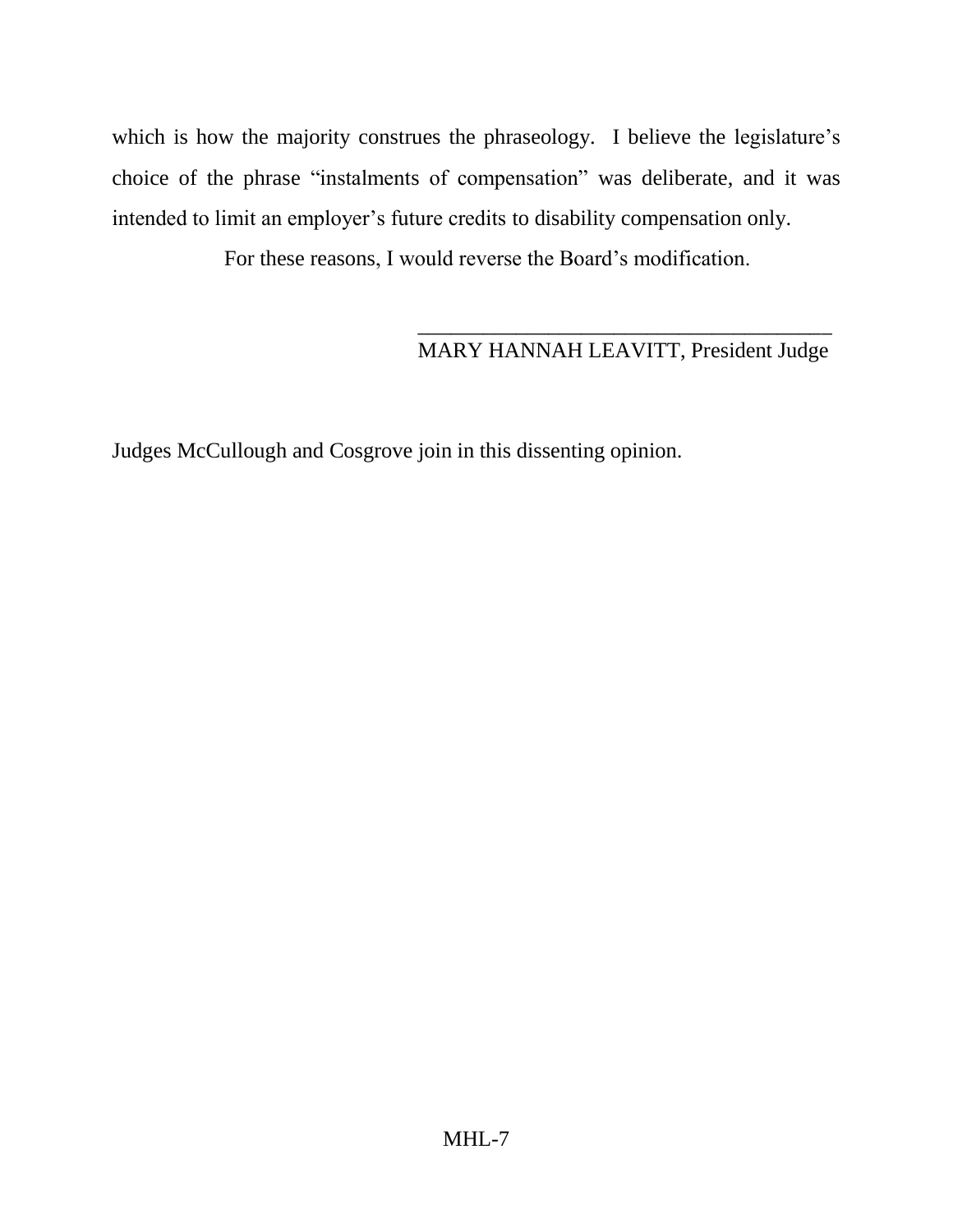#### IN THE COMMONWEALTH COURT OF PENNSYLVANIA

| Craig M. Whitmoyer,             |                            |
|---------------------------------|----------------------------|
| Petitioner                      |                            |
|                                 |                            |
| v.                              |                            |
|                                 |                            |
| Workers' Compensation Appeal    |                            |
| Board (Mountain Country Meats), | No. 614 C.D. 2015          |
| Respondent                      | Argued: September 14, 2016 |
|                                 |                            |

## BEFORE: HONORABLE MARY HANNAH LEAVITT, President Judge HONORABLE ROBERT SIMPSON, Judge HONORABLE P. KEVIN BROBSON, Judge HONORABLE PATRICIA A. McCULLOUGH, Judge HONORABLE ANNE E. COVEY, Judge HONORABLE JULIA K. HEARTHWAY, Judge HONORABLE JOSEPH M. COSGROVE, Judge

# DISSENTING OPINION

BY JUDGE COSGROVE FILED: December 1, 2016

I agree with the President Judge's dissenting opinion and write separately to emphasize two points:

As this case hinges on interpretation of the phrase "future installments of compensation," the Majority opinion defies the basic, common understanding of just what an "installment" is, namely: "one of the parts into which a debt is divided when payment is made at intervals." Merriam-Webster. [http://www.merriam](http://www.merriam-webster.com/)[webster.com/](http://www.merriam-webster.com/) (last visited November 21, 2016). Clearly, a certain regularity is attached to the concept of "interval," something which may clearly apply to the term "future disability benefits," but is not so easily attached to "medical